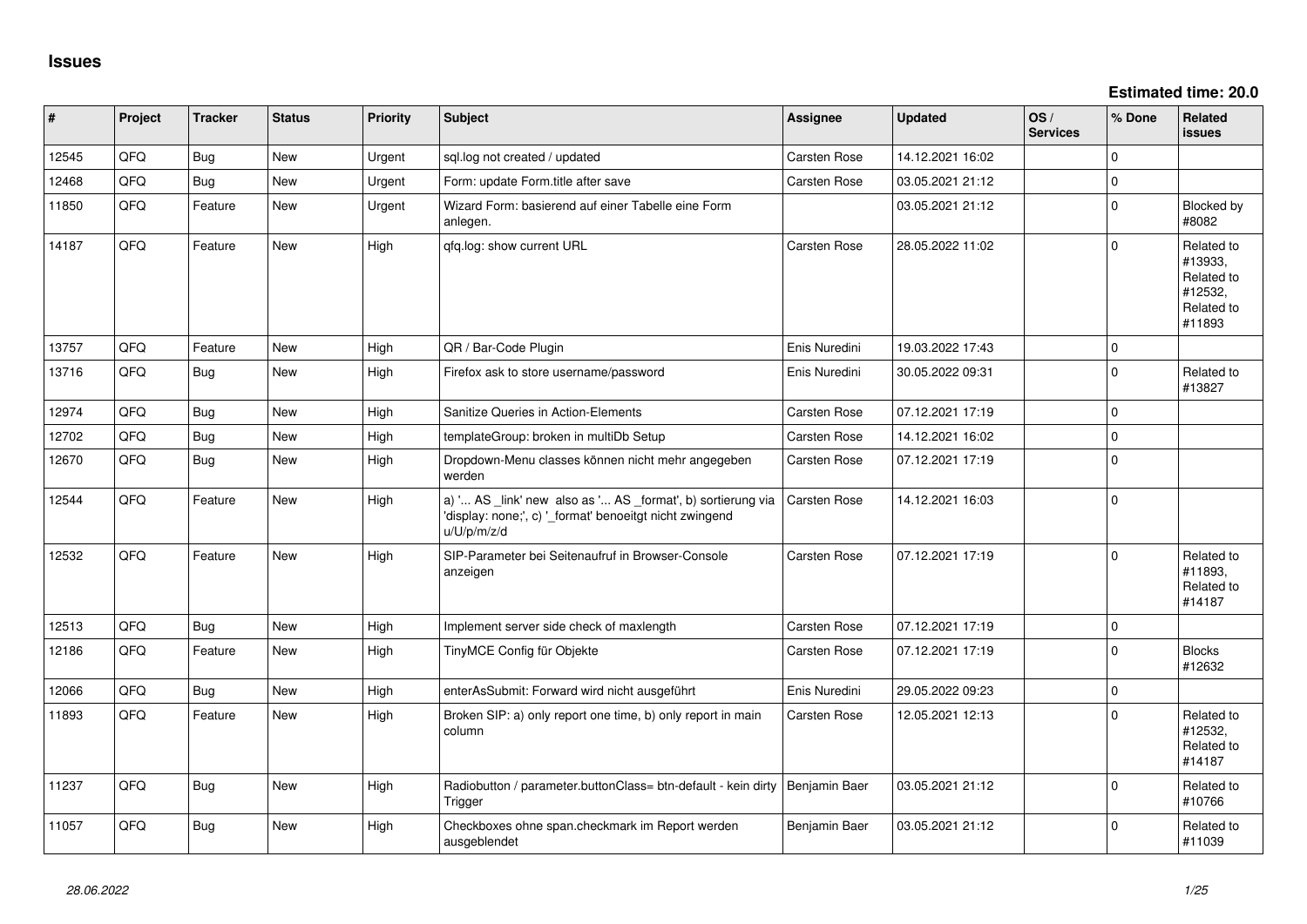| #     | <b>Project</b> | <b>Tracker</b> | <b>Status</b> | <b>Priority</b> | <b>Subject</b>                                                                   | Assignee            | <b>Updated</b>   | OS/<br><b>Services</b> | % Done         | Related<br><b>issues</b>                     |
|-------|----------------|----------------|---------------|-----------------|----------------------------------------------------------------------------------|---------------------|------------------|------------------------|----------------|----------------------------------------------|
| 10766 | QFQ            | <b>Bug</b>     | <b>New</b>    | High            | Radiobutton / parameter.buttonClass=btn-default: dynamic<br>update               |                     | 03.05.2021 21:12 |                        | 0              | Related to<br>#11237                         |
| 10640 | QFQ            | <b>Bug</b>     | <b>New</b>    | High            | TypeAhead Tag: FE editierbar trotz readOnly                                      | Carsten Rose        | 03.05.2021 21:12 |                        | $\Omega$       |                                              |
| 10508 | QFQ            | <b>Bug</b>     | <b>New</b>    | High            | Multi Form broken on Multi DB Instance                                           | Carsten Rose        | 03.05.2021 21:12 |                        | $\Omega$       |                                              |
| 10506 | QFQ            | <b>Bug</b>     | <b>New</b>    | High            | Template Group broken on MultiDB instance                                        | Carsten Rose        | 03.05.2021 21:12 |                        | $\Omega$       | Related to<br>#10505                         |
| 10114 | QFQ            | Feature        | <b>New</b>    | High            | Symbol (Link): 'G:' (Glyphicon) replaced by 'i:' (icon)                          |                     | 07.12.2021 17:19 |                        | 0              | Related to<br>#3797,<br>Related to<br>#4194  |
| 10081 | QFQ            | <b>Bug</b>     | <b>New</b>    | High            | Stale record lock after 'forbidden' character                                    | Carsten Rose        | 03.05.2021 21:12 |                        | $\Omega$       | Related to<br>#10082,<br>Related to<br>#9789 |
| 9531  | QFQ            | <b>Bug</b>     | <b>New</b>    | High            | FE File: Dynamic Update / modeSql / required detected<br>even it not set         | Carsten Rose        | 11.06.2021 20:32 |                        | 0              | Related to<br>#12398                         |
| 9347  | QFQ            | Bug            | <b>New</b>    | High            | FE.type=upload with dynamic show/hidden: required not<br>detected                | Carsten Rose        | 12.06.2021 10:40 |                        | $\overline{0}$ | Related to<br>#5305,<br>Related to<br>#12398 |
| 8962  | QFQ            | Feature        | <b>New</b>    | High            | allow for form fields with identical names                                       | Carsten Rose        | 03.05.2021 21:14 |                        | 0              |                                              |
| 8891  | QFQ            | <b>Bug</b>     | New           | High            | formSubmitLog: do not log passwords                                              | Enis Nuredini       | 25.03.2022 09:06 |                        | $\Omega$       |                                              |
| 8668  | QFQ            | <b>Bug</b>     | New           | High            | Pill disabled: dyamic mode 'hidden' not respected - FE is still<br>required      | Carsten Rose        | 03.05.2021 21:14 |                        | $\Omega$       |                                              |
| 8431  | QFQ            | <b>Bug</b>     | <b>New</b>    | High            | autocron.php with wrong path                                                     | Carsten Rose        | 03.05.2021 21:14 |                        | 0              |                                              |
| 8083  | QFQ            | Bug            | <b>New</b>    | High            | FormEditor: primary table list does not respect<br>'indexDb={{indexData:Y}}'     | <b>Carsten Rose</b> | 03.05.2021 21:14 |                        | 0              | Has duplicate<br>#6678                       |
| 7899  | QFQ            | Bug            | <b>New</b>    | High            | Fe.type=password / retype / required: always complain<br>about missing value     | Carsten Rose        | 03.05.2021 21:14 |                        | 0              |                                              |
| 7850  | QFQ            | Feature        | <b>New</b>    | High            | Upload records: non 'pathFileName' column                                        | Carsten Rose        | 03.05.2021 21:14 |                        | 0              |                                              |
| 7650  | QFQ            | <b>Bug</b>     | New           | High            | Optional do not show 'required' sign on FormElement                              | Carsten Rose        | 03.05.2021 21:14 |                        | 0              |                                              |
| 5715  | QFQ            | Feature        | <b>New</b>    | High            | PDF Caching                                                                      | Carsten Rose        | 03.05.2021 21:14 |                        | $\Omega$       | Related to<br>#5851.<br>Related to<br>#6357  |
| 5459  | QFQ            | <b>Bug</b>     | <b>New</b>    | High            | Multi DB: spread system tables between 'QFQ' and<br>'Data'-DB                    | Carsten Rose        | 03.05.2021 21:14 |                        | $\Omega$       | Related to<br>#4720                          |
| 5221  | QFQ            | <b>Bug</b>     | <b>New</b>    | High            | Download Dialog: Bleibt stehen in FF wenn Datei<br>automatisch gespeichert wird. | <b>Carsten Rose</b> | 03.05.2021 21:14 |                        | 0              |                                              |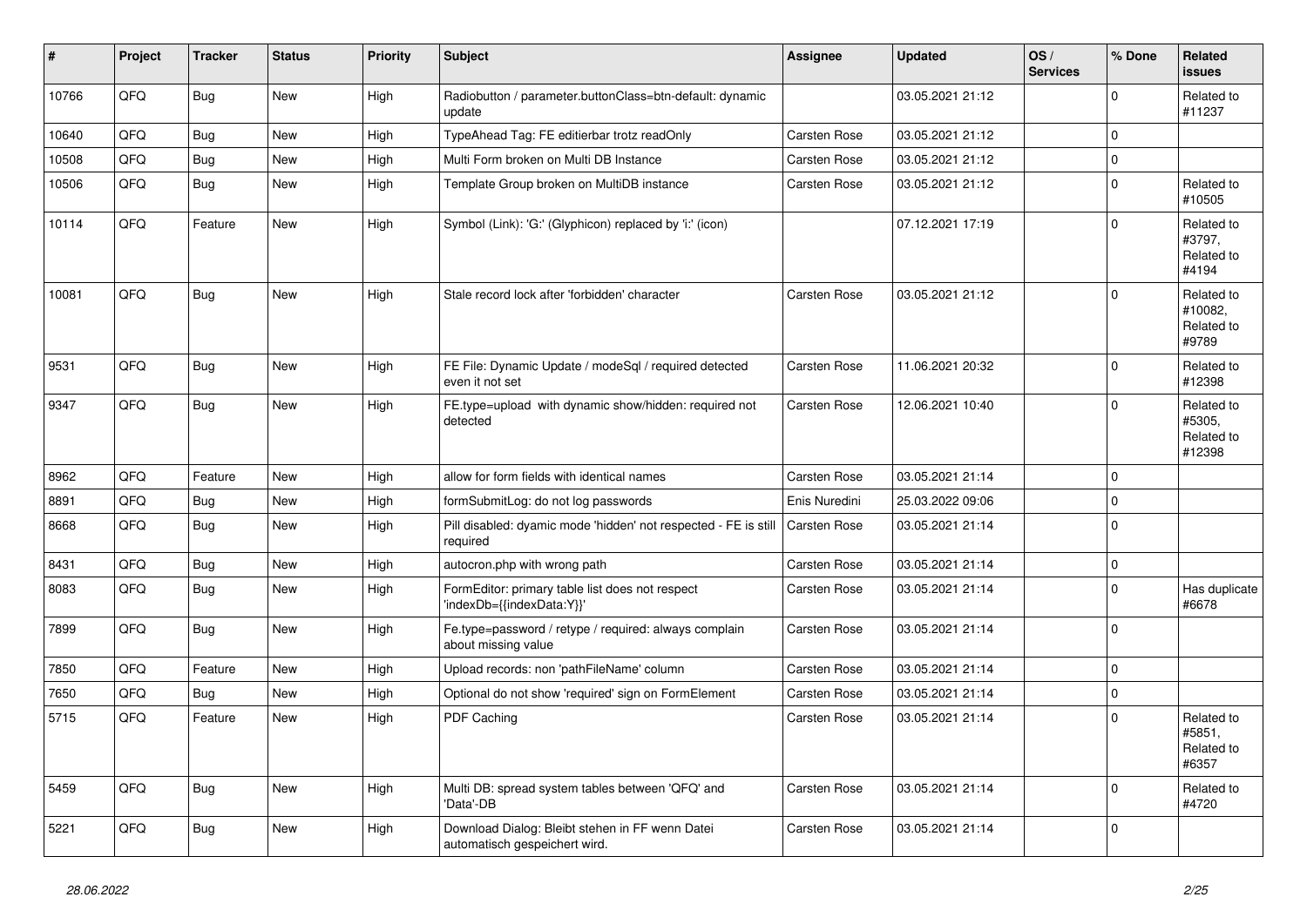| #     | Project | <b>Tracker</b> | <b>Status</b> | <b>Priority</b> | <b>Subject</b>                                                            | Assignee               | <b>Updated</b>   | OS/<br><b>Services</b> | % Done   | Related<br><b>issues</b>                         |
|-------|---------|----------------|---------------|-----------------|---------------------------------------------------------------------------|------------------------|------------------|------------------------|----------|--------------------------------------------------|
| 3727  | QFQ     | Feature        | New           | High            | Security: Session Hijacking erschweren                                    | <b>Carsten Rose</b>    | 03.05.2021 21:14 |                        | $\Omega$ |                                                  |
| 14395 | QFQ     | Support        | <b>New</b>    | Normal          | FormEditor: Virtual table columns                                         | Enis Nuredini          | 21.06.2022 16:09 |                        | $\Omega$ |                                                  |
| 14377 | QFQ     | <b>Bug</b>     | New           | Normal          | Documentation > General Tips: white page after migration                  | Enis Nuredini          | 19.06.2022 16:37 |                        | $\Omega$ |                                                  |
| 14376 | QFQ     | Feature        | New           | Normal          | QFQ Bootstrap: if missing, create stored procedures                       | Enis Nuredini          | 19.06.2022 16:37 |                        | 0        |                                                  |
| 14322 | QFQ     | Bug            | New           | Normal          | Form Load: by default no scroll (save & close should be<br>visible)       | Enis Nuredini          | 15.06.2022 14:12 |                        | $\Omega$ | Related to<br>#14321,<br>Related to<br>#6232     |
| 14305 | QFQ     | Bug            | New           | Normal          | Inline Report editing does not create history entries                     | <b>Carsten Rose</b>    | 10.06.2022 11:55 |                        | 0        |                                                  |
| 14304 | QFQ     | Bug            | New           | Normal          | table sorter view safer does not work                                     | <b>Carsten Rose</b>    | 10.06.2022 11:49 |                        | $\Omega$ |                                                  |
| 14245 | QFQ     | <b>Bug</b>     | <b>New</b>    | Normal          | Form Save Btn bleibt disabled wenn Datumsfeld über<br>Datepicker geändert | Enis Nuredini          | 27.05.2022 13:45 |                        | 0        | Related to<br>#13689                             |
| 14233 | QFQ     | <b>Bug</b>     | <b>New</b>    | Normal          | AS link: question - HTML is not rendered                                  | Carsten Rose           | 28.05.2022 11:02 |                        | 0        |                                                  |
| 14227 | QFQ     | Feature        | New           | Normal          | Selenium Konkurrenz: cypress.io                                           | Enis Nuredini          | 28.05.2022 11:02 |                        | 0        |                                                  |
| 14185 | QFQ     | Feature        | New           | Normal          | External/Autocron.php - better suitable directory                         | Support: System        | 28.05.2022 11:03 |                        | 0        |                                                  |
| 14091 | QFQ     | <b>Bug</b>     | <b>New</b>    | Normal          | inconsistent template path for twig                                       | Carsten Rose           | 19.04.2022 18:36 |                        | 0        |                                                  |
| 14090 | QFQ     | Feature        | New           | Normal          | Nützliche script funktionen                                               | <b>Carsten Rose</b>    | 28.05.2022 11:03 |                        | 0        |                                                  |
| 14077 | QFQ     | <b>Bug</b>     | New           | Normal          | As _link: Attribute 'class' missing by r:1 and r:3 - but should<br>set    | <b>Carsten Rose</b>    | 28.05.2022 11:02 |                        | $\Omega$ | Related to<br>#5342.<br>Related to<br>#4343      |
| 14028 | QFQ     | Feature        | New           | Normal          | Required notification: visual nicer                                       | Enis Nuredini          | 28.05.2022 11:01 |                        | 0        |                                                  |
| 13945 | QFQ     | Feature        | <b>New</b>    | Normal          | As _link: content before/after link                                       | Enis Nuredini          | 28.05.2022 11:01 |                        | $\Omega$ | Related to<br>#12262                             |
| 13843 | QFQ     | Feature        | <b>New</b>    | Normal          | Create JWT via QFQ                                                        | <b>Carsten Rose</b>    | 19.03.2022 17:42 |                        | 0        |                                                  |
| 13841 | QFQ     | Feature        | <b>New</b>    | Normal          | Create PDF via iText - evaluate                                           | <b>Carsten Rose</b>    | 19.03.2022 17:42 |                        | 0        |                                                  |
| 13706 | QFQ     | <b>Bug</b>     | New           | Normal          | Wrong CheckType in FieldElement LastStatus of Form Cron                   | Carsten Rose           | 21.01.2022 18:20 |                        | 0        |                                                  |
| 13700 | QFQ     | Feature        | New           | Normal          | Redesign gfg.io Seite                                                     | Carsten Rose           | 19.03.2022 17:43 |                        | $\Omega$ |                                                  |
| 13689 | QFQ     | <b>Bug</b>     | <b>New</b>    | Normal          | Enter auf Eingabefeld mit ungültigem Wert führt zu blurry<br>Seite        | Enis Nuredini          | 28.05.2022 10:53 |                        | $\Omega$ | Related to<br>#14245, Has<br>duplicate<br>#11891 |
| 13659 | QFQ     | <b>Bug</b>     | <b>New</b>    | Normal          | wrong sanitize class applied to R-store                                   | <b>Carsten Rose</b>    | 15.01.2022 14:23 |                        | $\Omega$ |                                                  |
| 13647 | QFQ     | <b>Bug</b>     | New           | Normal          | Autofocus funktioniert nicht auf Chrome                                   | Benjamin Baer          | 19.03.2022 17:44 |                        | $\Omega$ |                                                  |
| 13609 | QFQ     | Feature        | New           | Normal          | QFQ Introduction: Seite aufloesen                                         | Philipp<br>Gröbelbauer | 28.05.2022 11:02 |                        | 0        |                                                  |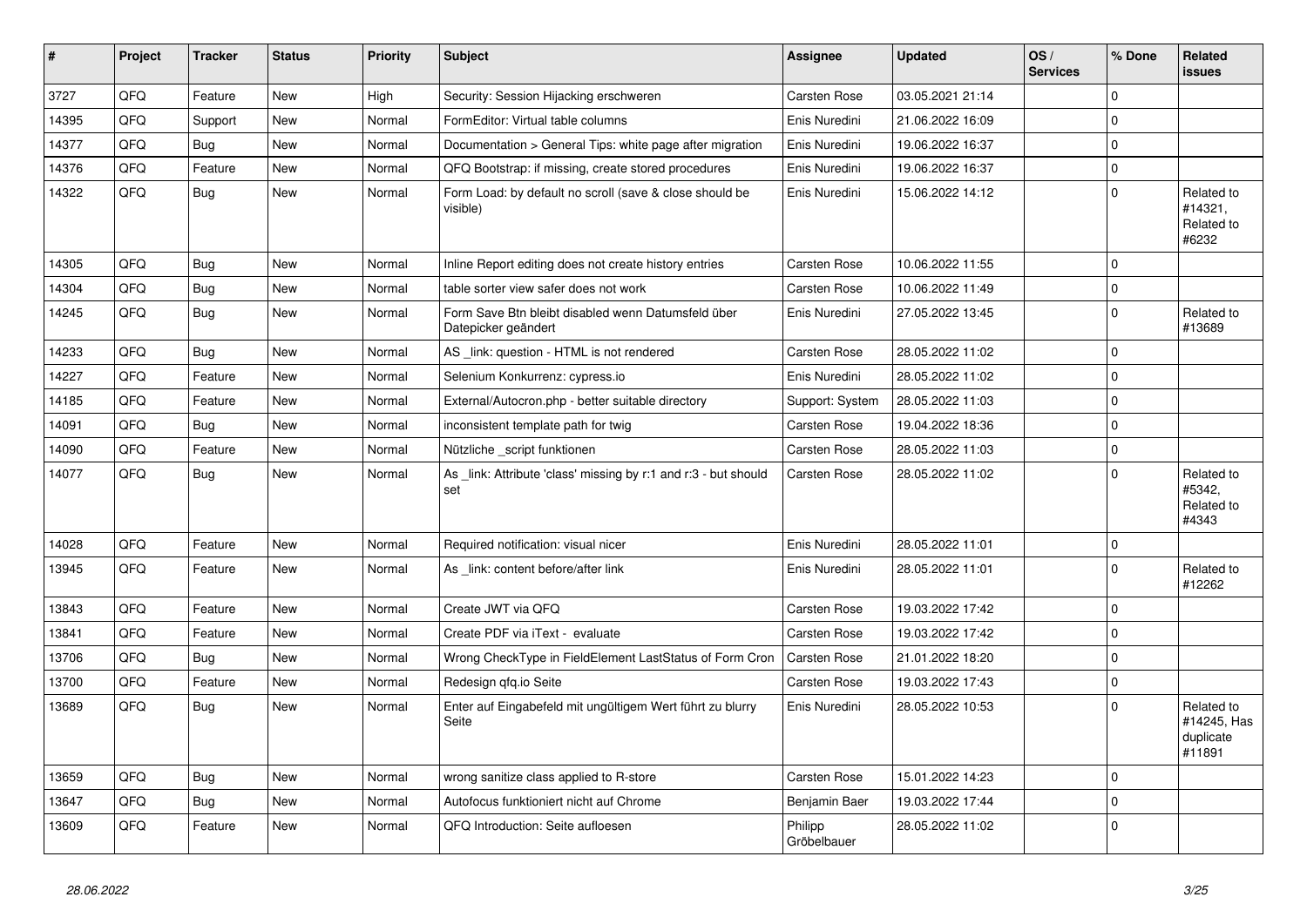| #     | Project | <b>Tracker</b> | <b>Status</b> | <b>Priority</b> | Subject                                                                                                                                             | Assignee      | <b>Updated</b>   | OS/<br><b>Services</b> | % Done      | Related<br>issues                                                     |
|-------|---------|----------------|---------------|-----------------|-----------------------------------------------------------------------------------------------------------------------------------------------------|---------------|------------------|------------------------|-------------|-----------------------------------------------------------------------|
| 13592 | QFQ     | Bug            | New           | Normal          | QFQ Build Queue: das vergeben von Tags klappt nicht. Es<br>werden keine Releases gebaut.                                                            | Carsten Rose  | 19.03.2022 17:45 |                        | $\Omega$    |                                                                       |
| 13528 | QFQ     | <b>Bug</b>     | <b>New</b>    | Normal          | qfq.io > releases: es wird kein neues Release angelegt                                                                                              | Benjamin Baer | 19.03.2022 17:46 |                        | $\Omega$    |                                                                       |
| 13467 | QFQ     | Feature        | <b>New</b>    | Normal          | ChangeLog Generator                                                                                                                                 | Carsten Rose  | 19.03.2022 17:46 |                        | $\Omega$    | Related to<br>#11460                                                  |
| 13460 | QFQ     | Bug            | <b>New</b>    | Normal          | Doc: Password set/reset  password should not processed<br>with 'html encode'                                                                        | Carsten Rose  | 19.03.2022 17:46 |                        | $\Omega$    |                                                                       |
| 13451 | QFQ     | Bug            | New           | Normal          | Character Counter / Max Character: Problem in Safari                                                                                                | Carsten Rose  | 15.04.2022 17:18 |                        | $\Omega$    |                                                                       |
| 13354 | QFQ     | Feature        | <b>New</b>    | Normal          | Using Websocket in QFQ                                                                                                                              | Carsten Rose  | 10.11.2021 15:47 |                        | $\Omega$    |                                                                       |
| 13332 | QFQ     | <b>Bug</b>     | New           | Normal          | Multi Form: Required Felder werden visuell nicht markiert.                                                                                          | Carsten Rose  | 19.03.2022 17:47 |                        | $\Omega$    |                                                                       |
| 13331 | QFQ     | <b>Bug</b>     | <b>New</b>    | Normal          | Multi Form: Clear Icon misplaced                                                                                                                    | Carsten Rose  | 19.03.2022 17:47 |                        | $\Omega$    |                                                                       |
| 12989 | QFQ     | <b>Bug</b>     | <b>New</b>    | Normal          | empty string does not trigger dynamic update                                                                                                        | Enis Nuredini | 28.05.2022 11:09 |                        | $\Omega$    |                                                                       |
| 12716 | QFQ     | <b>Bug</b>     | New           | Normal          | template group: Pattern only applied to first instance                                                                                              | Carsten Rose  | 19.03.2022 17:47 |                        | $\Omega$    |                                                                       |
| 12714 | QFQ     | <b>Bug</b>     | <b>New</b>    | Normal          | Conversion of GIF to PDF broken when GIF contains Alpha.                                                                                            | Carsten Rose  | 19.03.2022 17:49 |                        | $\Omega$    |                                                                       |
| 12679 | QFQ     | Feature        | New           | Normal          | tablesorter: custom column width                                                                                                                    | Carsten Rose  | 16.06.2021 11:10 |                        | $\mathbf 0$ |                                                                       |
| 12664 | QFQ     | Feature        | New           | Normal          | TinyMCE: report/remove malicous HTML/JS Code                                                                                                        | Carsten Rose  | 19.03.2022 17:47 |                        | $\Omega$    | Related to<br>#14320                                                  |
| 12603 | QFQ     | Feature        | New           | Normal          | Dropdown (Select), Radio, checkbox:<br>itemListAlways={{!SELECT key, value}}                                                                        | Carsten Rose  | 19.03.2022 17:47 |                        | $\Omega$    |                                                                       |
| 12581 | QFQ     | Bug            | New           | Normal          | Form.forward=close: Record 'new' in new browser tab ><br>save (& close) >> Form is not reloaded with new created<br>record id and stays in mode=new | Carsten Rose  | 19.03.2022 17:48 |                        | $\Omega$    |                                                                       |
| 12556 | QFQ     | Feature        | <b>New</b>    | Normal          | Pills Title: colored = static or dynamic on allrequiredgiven                                                                                        | Benjamin Baer | 19.03.2022 17:49 |                        | $\Omega$    |                                                                       |
| 12520 | QFQ     | <b>Bug</b>     | New           | Normal          | Switch FE User: still active even FE User session expired                                                                                           | Carsten Rose  | 19.03.2022 17:48 |                        | $\Omega$    |                                                                       |
| 12512 | QFQ     | <b>Bug</b>     | <b>New</b>    | Normal          | Some MySQL Installation can't use 'stored procedures'                                                                                               | Carsten Rose  | 19.03.2022 17:48 |                        | $\Omega$    |                                                                       |
| 12490 | QFQ     | Feature        | New           | Normal          | Loading Plugins in QFQ - see what tinymce does. (lazy<br>loading)                                                                                   | Benjamin Baer | 08.06.2022 10:37 |                        | $\Omega$    | Related to<br>#12611,<br>Related to<br>#10013,<br>Related to<br>#7732 |
| 12480 | QFQ     | Feature        | New           | Normal          | If QFQ upgrade is running, block further request                                                                                                    | Carsten Rose  | 03.05.2021 20:45 |                        | 0           |                                                                       |
| 12477 | QFQ     | Feature        | New           | Normal          | Support for refactoring: Form, FormElement, diverse<br>Tabellen/Spalten, tt-content Records                                                         | Carsten Rose  | 03.05.2021 20:45 |                        | $\mathbf 0$ |                                                                       |
| 12476 | QFQ     | Feature        | New           | Normal          | clearMe: a) should trigger 'dirty', b) sticky on textarea resize                                                                                    | Benjamin Baer | 04.01.2022 08:40 |                        | 0           | Related to<br>#9528                                                   |
| 12474 | QFG     | Feature        | New           | Normal          | Check BaseConfigURL if it is given and the the last char is '/'                                                                                     | Carsten Rose  | 03.05.2021 20:45 |                        | $\pmb{0}$   |                                                                       |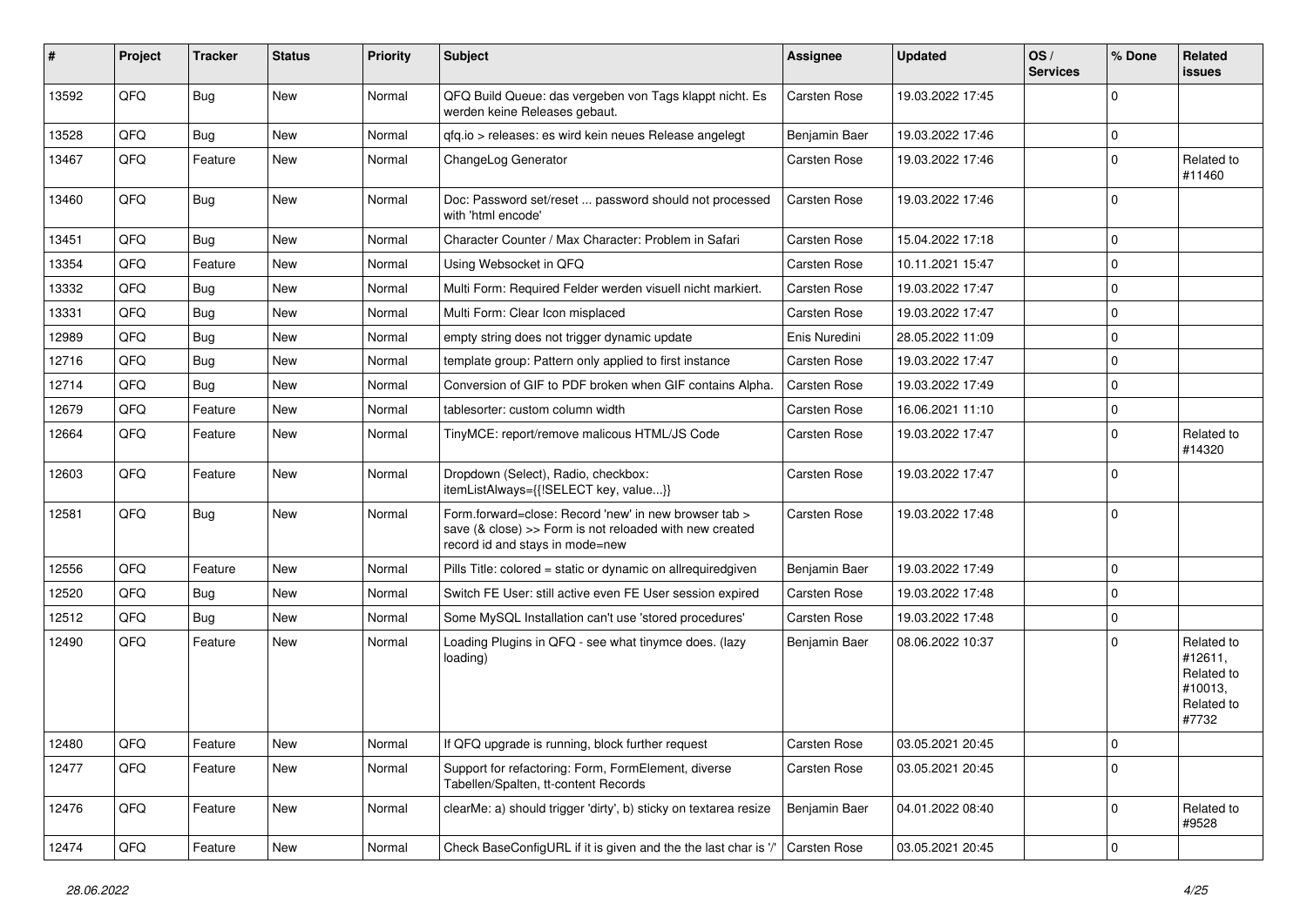| #     | Project | <b>Tracker</b> | <b>Status</b> | <b>Priority</b> | Subject                                                                                                        | <b>Assignee</b> | <b>Updated</b>   | OS/<br><b>Services</b> | % Done      | Related<br>issues                             |
|-------|---------|----------------|---------------|-----------------|----------------------------------------------------------------------------------------------------------------|-----------------|------------------|------------------------|-------------|-----------------------------------------------|
| 12465 | QFQ     | Feature        | <b>New</b>    | Normal          | QFQ Function: use in FE to fill StoreRecord                                                                    | Carsten Rose    | 05.05.2021 21:58 |                        | 0           |                                               |
| 12413 | QFQ     | Feature        | New           | Normal          | STORE_TYPO3: enhance for {{be_users.email:T}},<br>{{fe users.email:T}}                                         | Carsten Rose    | 03.05.2021 20:45 |                        | $\Omega$    | Related to<br>#12412,<br>Related to<br>#10012 |
| 12412 | QFQ     | Feature        | New           | Normal          | Action/Escape qualifier 'e' (empty), '0': if given, an empty<br>string (or '0') will be treated as 'not found' | Carsten Rose    | 08.05.2021 09:40 |                        | $\Omega$    | Related to<br>#12413,<br>Related to<br>#10012 |
| 12400 | QFQ     | Feature        | New           | Normal          | Tutorial ist in QFQ Doku, Wird in der Suche gefunden, es<br>gibt aber kein Menupunkt - Inhalt ueberpruefen     | Carsten Rose    | 03.05.2021 20:45 |                        | $\mathbf 0$ |                                               |
| 12330 | QFQ     | Feature        | <b>New</b>    | Normal          | Copy to input field / text area / TinyMCE                                                                      | Carsten Rose    | 07.04.2021 09:01 |                        | $\mathbf 0$ |                                               |
| 12327 | QFQ     | <b>Bug</b>     | <b>New</b>    | Normal          | Copy to clipboard: Glyphicon can not be changed                                                                | Carsten Rose    | 27.12.2021 17:59 |                        | 0           |                                               |
| 12269 | QFQ     | Feature        | New           | Normal          | 2FA - Login                                                                                                    | Carsten Rose    | 03.05.2021 20:45 |                        | $\mathbf 0$ |                                               |
| 12187 | QFQ     | Bug            | <b>New</b>    | Normal          | Trigger FormAsFile() via Report: probably problem with multi<br>DB setup                                       | Carsten Rose    | 20.03.2021 21:20 |                        | $\mathbf 0$ |                                               |
| 12163 | QFQ     | Feature        | <b>New</b>    | Normal          | Checkbox: table wrap                                                                                           | Carsten Rose    | 03.05.2021 20:51 |                        | $\mathbf 0$ |                                               |
| 12162 | QFQ     | Feature        | New           | Normal          | FE.type=sendmail: personalized mailing (several mails) via<br>template                                         | Carsten Rose    | 03.05.2021 20:45 |                        | $\mathbf 0$ |                                               |
| 12156 | QFQ     | Feature        | <b>New</b>    | Normal          | Form: Optional disable 'leave page'                                                                            |                 | 03.05.2021 20:45 |                        | $\pmb{0}$   |                                               |
| 12146 | QFQ     | Feature        | <b>New</b>    | Normal          | Autocron Job: Anzeigen wann der naechste Job ausgefuehrt<br>wird, resp das er nicht ausgefuehrt wird           | Carsten Rose    | 15.03.2021 15:23 |                        | $\mathbf 0$ |                                               |
| 12135 | QFQ     | Feature        | <b>New</b>    | Normal          | Subrecord: Notiz                                                                                               |                 | 24.04.2021 16:58 |                        | $\mathbf 0$ |                                               |
| 12133 | QFQ     | <b>Bug</b>     | <b>New</b>    | Normal          | NPM, phpSpreadSheet aktualisieren                                                                              | Carsten Rose    | 15.03.2021 09:04 |                        | 0           |                                               |
| 12119 | QFQ     | Feature        | <b>New</b>    | Normal          | AS paged: error message missing if there ist no 'r' argument.                                                  | Carsten Rose    | 03.05.2021 20:51 |                        | $\mathbf 0$ |                                               |
| 12109 | QFQ     | Feature        | New           | Normal          | Donwload Link: Plain, SIP, Persistent Link, Peristent SIP -<br>new notation                                    | Carsten Rose    | 03.05.2021 20:45 |                        | $\mathbf 0$ | Related to<br>#12085                          |
| 12045 | QFQ     | Bug            | <b>New</b>    | Normal          | templateGroup afterSave FE: Aufruf ohne<br>sqlHonorFormElements funktioniert nicht                             | Carsten Rose    | 18.02.2021 16:33 |                        | $\mathbf 0$ |                                               |
| 12040 | QFQ     | <b>Bug</b>     | <b>New</b>    | Normal          | FE Mode 'hidden' für zwei FEs auf einer Zeile                                                                  | Carsten Rose    | 18.02.2021 10:13 |                        | 0           |                                               |
| 12039 | QFQ     | Feature        | <b>New</b>    | Normal          | Missing htmlSpecialChar() in pre processing on form submit                                                     |                 | 18.02.2021 00:09 |                        | 0           | Related to<br>#14320                          |
| 12038 | QFQ     | Feature        | New           | Normal          | a) STORE_VAR: filenameOnlyStripUniq, b) SP:<br>QSTRIPUNIQ()                                                    |                 | 17.02.2021 23:55 |                        | $\mathbf 0$ |                                               |
| 12024 | QFQ     | Feature        | New           | Normal          | Excel Export: text columns by default decode<br>htmlspeciachar()                                               | Carsten Rose    | 17.02.2021 23:55 |                        | $\mathbf 0$ | Related to<br>#12022                          |
| 12023 | QFQ     | Feature        | New           | Normal          | MySQL Stored Precdure: QDECODESPECIALCHAR()                                                                    | Carsten Rose    | 16.02.2021 11:16 |                        | $\pmb{0}$   | Related to<br>#12022                          |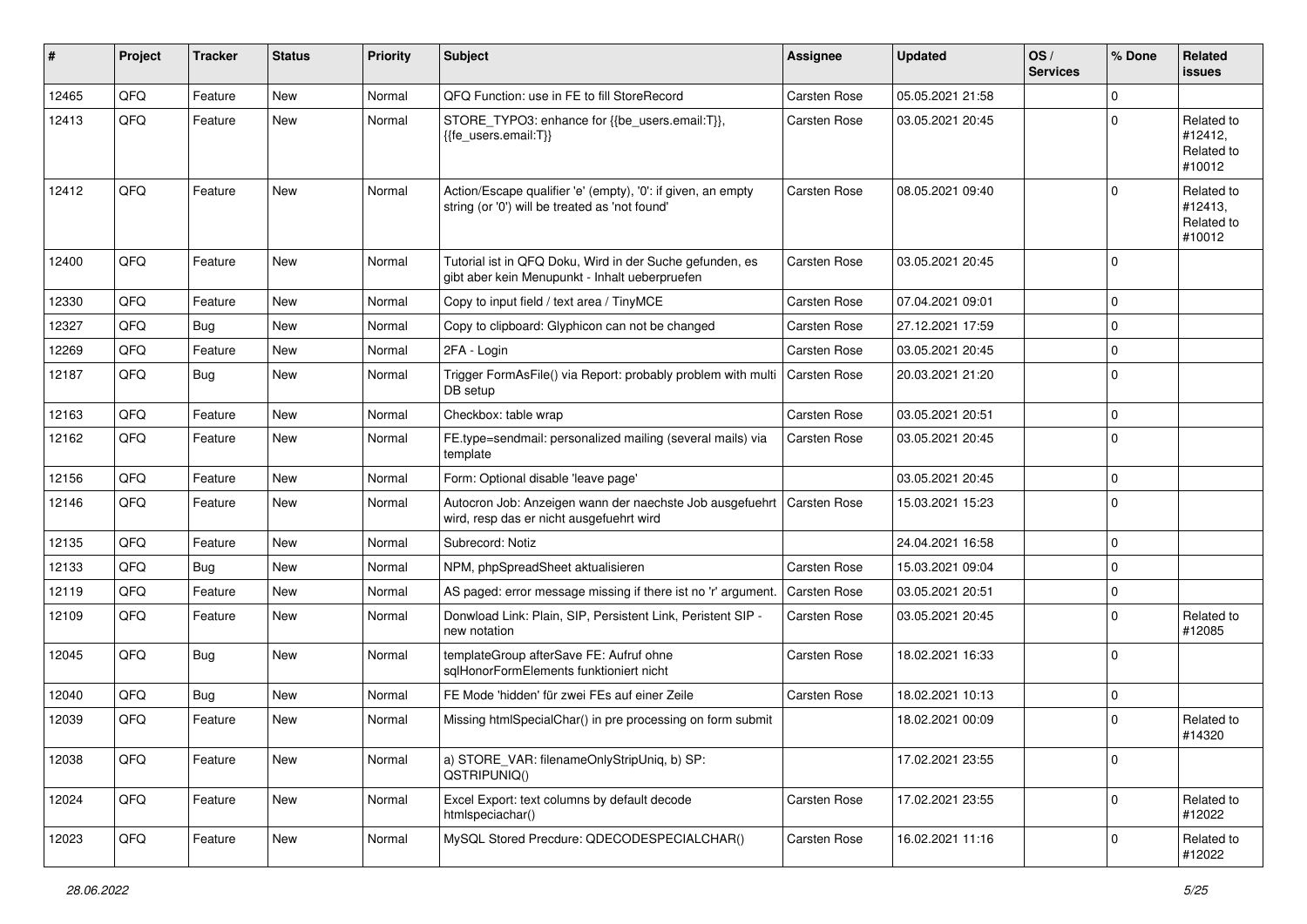| ∦     | Project | <b>Tracker</b> | <b>Status</b> | <b>Priority</b> | <b>Subject</b>                                                                                       | <b>Assignee</b>                                        | <b>Updated</b>   | OS/<br><b>Services</b> | % Done      | Related<br>issues                            |                      |
|-------|---------|----------------|---------------|-----------------|------------------------------------------------------------------------------------------------------|--------------------------------------------------------|------------------|------------------------|-------------|----------------------------------------------|----------------------|
| 11955 | QFQ     | Feature        | New           | Normal          | subrecord: new title option to set <th> attributes - e.g. to<br/>customize tablesorter options.</th> | attributes - e.g. to<br>customize tablesorter options. | Carsten Rose     | 03.05.2021 20:47       |             | $\mathbf 0$                                  | Related to<br>#11775 |
| 11892 | QFQ     | Feature        | New           | Normal          | tablesorter: columns with links are hard to order - new<br>qualifier 'Y: <ord>'</ord>                | Enis Nuredini                                          | 23.03.2022 09:22 |                        | $\mathbf 0$ |                                              |                      |
| 11775 | QFQ     | Feature        | <b>New</b>    | Normal          | Subrecord Tooltip pro Feld                                                                           | Carsten Rose                                           | 18.12.2020 15:22 |                        | $\mathbf 0$ | Related to<br>#11955                         |                      |
| 11752 | QFQ     | Bug            | New           | Normal          | checkbox renders multiple input elements with same name                                              | Carsten Rose                                           | 17.12.2020 14:58 |                        | 0           | Related to<br>#11750                         |                      |
| 11747 | QFQ     | Feature        | New           | Normal          | Maintenance Page with Redirect                                                                       | Carsten Rose                                           | 03.05.2021 20:47 |                        | $\mathbf 0$ | Related to<br>#11741                         |                      |
| 11716 | QFQ     | Feature        | <b>New</b>    | Normal          | Form an beliebiger Stelle im Report anzeigen                                                         |                                                        | 09.12.2020 09:47 |                        | $\mathbf 0$ |                                              |                      |
| 11715 | QFQ     | <b>Bug</b>     | New           | Normal          | acceptZeroAsRequired and requiredOffButMark do not<br>coincide                                       |                                                        | 08.12.2020 12:13 |                        | $\mathbf 0$ |                                              |                      |
| 11702 | QFQ     | Feature        | New           | Normal          | HTML Special Char makes no sense for 'allbut' if '&' is<br>forbidden                                 | Carsten Rose                                           | 07.12.2021 16:35 |                        | $\mathbf 0$ | Related to<br>#5112,<br>Related to<br>#14320 |                      |
| 11695 | QFQ     | Bug            | New           | Normal          | MultiForm required FE Error                                                                          | Carsten Rose                                           | 04.12.2020 13:34 |                        | 0           |                                              |                      |
| 11668 | QFQ     | Bug            | New           | Normal          | Play function.sql - problem with mysql                                                               | Carsten Rose                                           | 03.05.2021 20:48 |                        | $\mathbf 0$ |                                              |                      |
| 11667 | QFQ     | <b>Bug</b>     | <b>New</b>    | Normal          | MySQL mariadb-server-10.3: Incorrect datetime value                                                  | Carsten Rose                                           | 03.05.2021 20:48 |                        | $\mathbf 0$ |                                              |                      |
| 11535 | QFQ     | Feature        | <b>New</b>    | Normal          | Ability to create SQL columns in frontend QFQ forms                                                  |                                                        | 17.11.2020 12:11 |                        | $\pmb{0}$   |                                              |                      |
| 11534 | QFQ     | Feature        | New           | Normal          | Report: Action on selected rows - Table batchprocessing<br>feature                                   |                                                        | 18.11.2020 08:15 |                        | $\mathbf 0$ |                                              |                      |
| 11523 | QFQ     | Feature        | New           | Normal          | Mit dynamic Update erkennen, ob Upload gemacht wurde                                                 | Carsten Rose                                           | 13.11.2020 15:07 |                        | 0           | Related to<br>#9533                          |                      |
| 11522 | QFQ     | Bug            | New           | Normal          | Aus/Einblenden von Reitern                                                                           |                                                        | 13.11.2020 14:58 |                        | $\mathbf 0$ |                                              |                      |
| 11516 | QFQ     | Feature        | <b>New</b>    | Normal          | Multi Page Form (Previous/Next Buttons)                                                              | Carsten Rose                                           | 16.03.2021 17:52 |                        | $\mathbf 0$ |                                              |                      |
| 11504 | QFQ     | Feature        | <b>New</b>    | Normal          | Dynamic Update: Button text update for 'Save',' Close' &<br>'Delete'                                 | Carsten Rose                                           | 12.11.2020 23:44 |                        | $\mathbf 0$ |                                              |                      |
| 11460 | QFQ     | Feature        | New           | Normal          | Easier creation of changelog: gitchangelog                                                           | Carsten Rose                                           | 12.06.2021 10:20 |                        | $\mathbf 0$ | Related to<br>#13467                         |                      |
| 11239 | QFQ     | Bug            | New           | Normal          | Radiobutton (plain): horizontales Rendern abhängig vom<br>Datentyp in der Datenbank                  | Carsten Rose                                           | 30.09.2020 18:37 |                        | $\mathbf 0$ |                                              |                      |
| 11080 | QFO     | Feature        | New           | Normal          | Send MQTT messages                                                                                   | Carsten Rose                                           | 29.08.2020 19:49 |                        | $\pmb{0}$   |                                              |                      |
| 10996 | QFQ     | Feature        | New           | Normal          | Download video via sip: no seek                                                                      | Carsten Rose                                           | 12.08.2020 14:18 |                        | $\pmb{0}$   |                                              |                      |
| 10979 | QFO     | Feature        | New           | Normal          | Ajax Calls an API - dataReport                                                                       | Carsten Rose                                           | 11.05.2022 12:15 |                        | $\pmb{0}$   |                                              |                      |
| 10976 | QFQ     | Feature        | New           | Normal          | Excel Export Verbesserungen                                                                          | Carsten Rose                                           | 06.08.2020 10:56 |                        | $\pmb{0}$   |                                              |                      |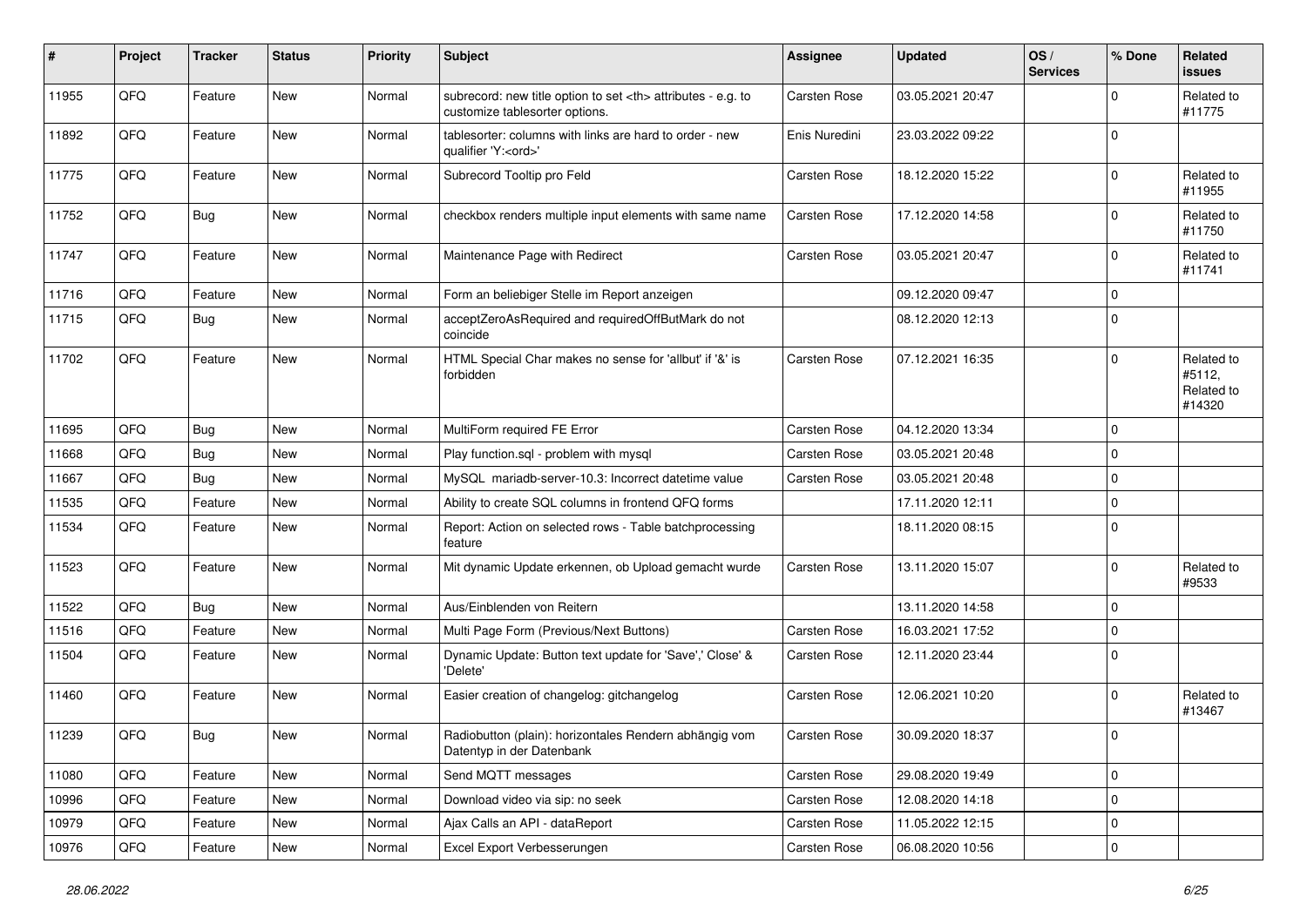| #     | Project | <b>Tracker</b> | <b>Status</b> | <b>Priority</b> | Subject                                                                                                                               | <b>Assignee</b> | <b>Updated</b>   | OS/<br><b>Services</b> | % Done      | <b>Related</b><br>issues                                             |
|-------|---------|----------------|---------------|-----------------|---------------------------------------------------------------------------------------------------------------------------------------|-----------------|------------------|------------------------|-------------|----------------------------------------------------------------------|
| 10937 | QFQ     | <b>Bug</b>     | <b>New</b>    | Normal          | Fehler mit abhängigen Select- Feldern beim Positionieren                                                                              | Carsten Rose    | 12.11.2020 23:45 |                        | 0           |                                                                      |
| 10890 | QFQ     | Bug            | <b>New</b>    | Normal          | AutoCron hangs                                                                                                                        |                 | 20.07.2020 13:56 |                        | 0           |                                                                      |
| 10874 | QFQ     | Feature        | New           | Normal          | Erstellen eines Foreign Keys in der Tabelle "FormElement"                                                                             |                 | 13.07.2020 10:11 |                        | $\mathbf 0$ |                                                                      |
| 10819 | QFQ     | Feature        | <b>New</b>    | Normal          | Persistent SIP - second try                                                                                                           | Carsten Rose    | 29.06.2020 23:02 |                        | $\mathbf 0$ | Related to<br>#6261                                                  |
| 10763 | QFQ     | Feature        | New           | Normal          | form accessed and submitted despite logout?                                                                                           |                 | 16.06.2020 11:43 |                        | $\mathbf 0$ |                                                                      |
| 10759 | QFQ     | <b>Bug</b>     | <b>New</b>    | Normal          | emptyMeansNull - Feld falsch aktualisiert                                                                                             |                 | 12.11.2020 23:45 |                        | $\mathbf 0$ |                                                                      |
| 10714 | QFQ     | Feature        | New           | Normal          | multi Table Form                                                                                                                      | Carsten Rose    | 16.03.2021 18:44 |                        | 0           |                                                                      |
| 10704 | QFQ     | <b>Bug</b>     | New           | Normal          | wkhtml problem rendering fullCalendar.js / fabric.js >><br>successor: puppeteer                                                       | Carsten Rose    | 12.11.2020 23:45 |                        | $\mathbf 0$ | Related to<br>#5024,<br>Related to<br>#4650,<br>Related to<br>#10715 |
| 10658 | QFQ     | <b>Bug</b>     | New           | Normal          | processReadOnly broken                                                                                                                | Carsten Rose    | 27.05.2020 17:55 |                        | $\mathbf 0$ |                                                                      |
| 10593 | QFQ     | Feature        | <b>New</b>    | Normal          | label2: text behind input element                                                                                                     | Carsten Rose    | 16.05.2020 10:57 |                        | $\mathbf 0$ |                                                                      |
| 10588 | QFQ     | <b>Bug</b>     | <b>New</b>    | Normal          | typeahed Tag: Doku anpassen                                                                                                           | Carsten Rose    | 12.11.2020 23:45 |                        | $\pmb{0}$   |                                                                      |
| 10463 | QFQ     | Feature        | New           | Normal          | Report_link: expliztes setzen von HTML Tags (Bedarf fuer<br>'data-selenium' & 'id')                                                   | Enis Nuredini   | 23.03.2022 09:23 |                        | $\mathbf 0$ | Related to<br>#7648                                                  |
| 10384 | QFQ     | Feature        | <b>New</b>    | Normal          | Parameter Exchange QFQ Instances                                                                                                      |                 | 07.05.2020 09:38 |                        | $\mathbf 0$ |                                                                      |
| 10345 | QFQ     | Feature        | New           | Normal          | Templates - Patterns QFQ Style                                                                                                        |                 | 03.05.2021 21:01 |                        | $\mathbf 0$ | Related to<br>#10713                                                 |
| 10324 | QFQ     | <b>Bug</b>     | <b>New</b>    | Normal          | Excel Export mit Template funktioniert nur, wenn Template<br>vor uid kommt                                                            |                 | 30.03.2020 11:20 |                        | $\mathbf 0$ | Related to<br>#10257                                                 |
| 10322 | QFQ     | Bug            | New           | Normal          | FormElement / Radio: missing column 'enum' >> FE not<br>reported                                                                      | Carsten Rose    | 07.05.2020 09:37 |                        | $\mathbf 0$ |                                                                      |
| 10119 | QFQ     | Feature        | New           | Normal          | Dropdown (selectlist) & Type Ahead: format and catagorize<br>list                                                                     | Carsten Rose    | 07.05.2020 09:36 |                        | $\mathbf 0$ |                                                                      |
| 10082 | QFQ     | <b>Bug</b>     | New           | Normal          | FE.type=SELECT - 'sanatize' Class                                                                                                     | Carsten Rose    | 07.05.2020 09:36 |                        | 0           | Related to<br>#10081                                                 |
| 10080 | QFQ     | Feature        | <b>New</b>    | Normal          | Popup on 'save' / 'close': configure dialog (answer<br>yes/no/cancle/)                                                                | Carsten Rose    | 28.03.2021 20:52 |                        | $\mathbf 0$ | Is duplicate<br>of #12262                                            |
| 10014 | QFQ     | Feature        | New           | Normal          | Manual.rst: describe behaviour and process order of<br>fillStoreVar, slaveId, sqlBefore,                                              | Carsten Rose    | 01.02.2020 22:31 |                        | $\mathbf 0$ |                                                                      |
| 9983  | QFQ     | Feature        | New           | Normal          | Report Notation: new keyword 'range'                                                                                                  | Carsten Rose    | 01.02.2020 15:55 |                        | $\pmb{0}$   |                                                                      |
| 9927  | QFQ     | Feature        | New           | Normal          | QFQ Update: a) Update nur machen wenn BE User<br>eingeloggt ist., b) Bei Fehler genaue Meldung welcher<br>Updateschritt Probleme hat. | Carsten Rose    | 22.01.2020 12:59 |                        | $\mathbf 0$ |                                                                      |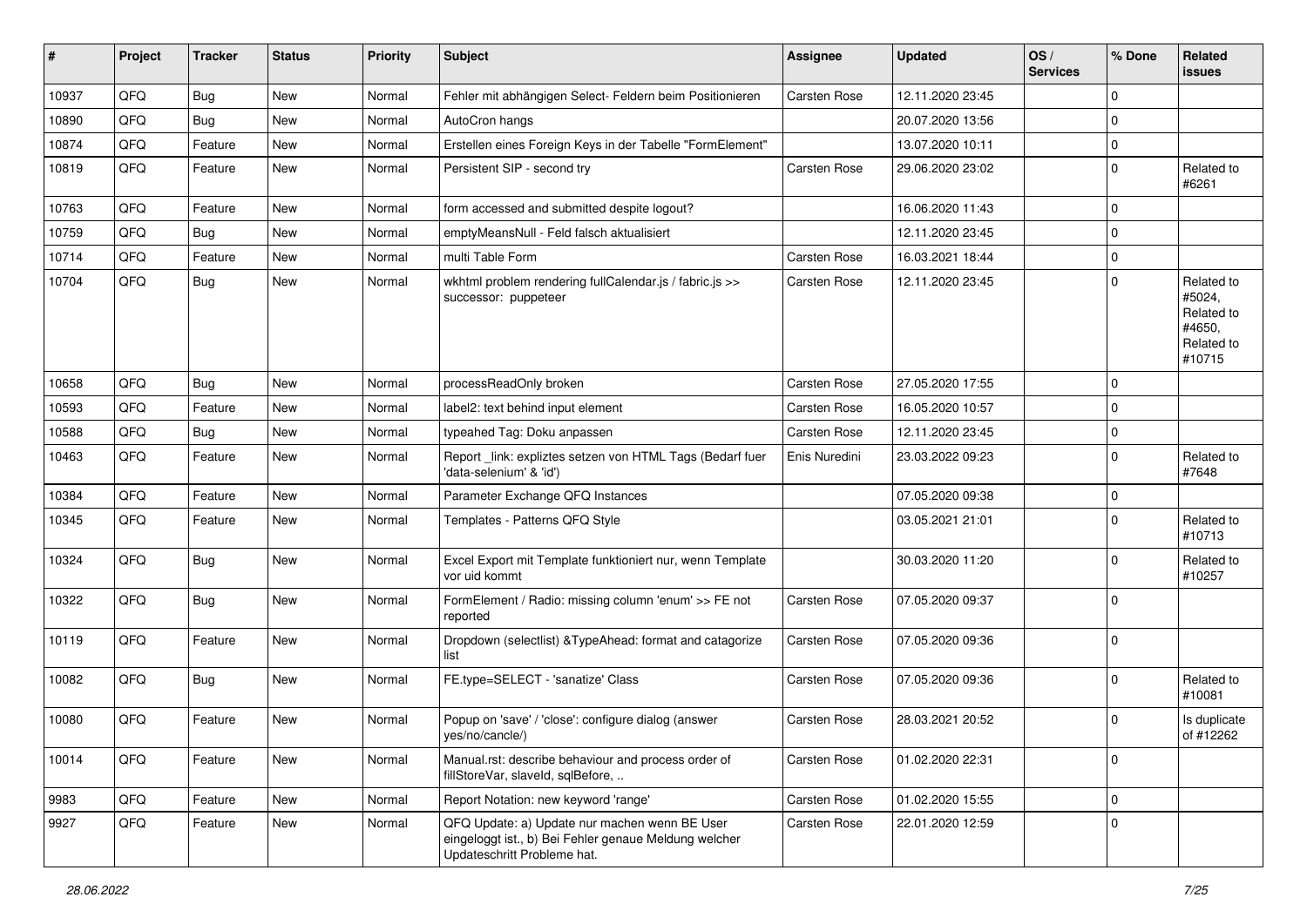| ∦    | Project | <b>Tracker</b> | <b>Status</b> | <b>Priority</b> | <b>Subject</b>                                                                  | <b>Assignee</b> | <b>Updated</b>   | OS/<br><b>Services</b> | % Done       | Related<br>issues                                                    |
|------|---------|----------------|---------------|-----------------|---------------------------------------------------------------------------------|-----------------|------------------|------------------------|--------------|----------------------------------------------------------------------|
| 9855 | QFQ     | <b>Bug</b>     | <b>New</b>    | Normal          | <b>Required Check</b>                                                           |                 | 01.02.2020 15:56 |                        | $\mathbf{0}$ |                                                                      |
| 9853 | QFQ     | Feature        | <b>New</b>    | Normal          | Check das SQL / QFQ / Mail Logfile geschrieben wird                             |                 | 09.01.2020 11:15 |                        | $\mathbf 0$  |                                                                      |
| 9811 | QFQ     | Feature        | New           | Normal          | Report: tag every n'th row                                                      | Carsten Rose    | 01.02.2020 23:22 |                        | $\mathbf 0$  |                                                                      |
| 9783 | QFQ     | <b>Bug</b>     | New           | Normal          | Email with special characters                                                   | Carsten Rose    | 01.02.2020 23:22 |                        | $\mathbf 0$  |                                                                      |
| 9781 | QFQ     | Feature        | New           | Normal          | Button: CSS class to make buttons smaller                                       | Carsten Rose    | 01.02.2020 23:22 |                        | $\mathbf 0$  |                                                                      |
| 9777 | QFQ     | Feature        | <b>New</b>    | Normal          | Logging QFQ Variables                                                           | Carsten Rose    | 16.12.2019 17:17 |                        | $\mathbf 0$  |                                                                      |
| 9773 | QFQ     | Bug            | <b>New</b>    | Normal          | form.parameter.formModeGlobal=requiredOff                                       | Carsten Rose    | 01.02.2020 15:56 |                        | 0            |                                                                      |
| 9707 | QFQ     | Feature        | <b>New</b>    | Normal          | SIP security: encode pageld and check pageld on decode                          | Carsten Rose    | 01.02.2020 23:22 |                        | $\mathbf 0$  |                                                                      |
| 9706 | QFQ     | Feature        | New           | Normal          | Multi File Upload (hidden template group)                                       | Carsten Rose    | 01.02.2020 23:22 |                        | $\mathbf 0$  | Related to<br>#7521,<br>Related to<br>#5562,<br>Related to<br>#13330 |
| 9602 | QFQ     | Feature        | New           | Normal          | Form definition as JSON                                                         | Carsten Rose    | 01.02.2020 23:21 |                        | $\mathbf 0$  | Related to<br>#9600                                                  |
| 9537 | QFQ     | Feature        | <b>New</b>    | Normal          | FormEditor: Edit fieldset in FrontEnd                                           | Carsten Rose    | 01.02.2020 23:22 |                        | $\mathbf 0$  |                                                                      |
| 9533 | QFQ     | <b>Bug</b>     | New           | Normal          | FE.type=upload: Check in 'beforeSave' if upload is given                        | Carsten Rose    | 01.02.2020 23:22 |                        | $\mathbf 0$  | Related to<br>#11523                                                 |
| 9352 | QFQ     | Feature        | <b>New</b>    | Normal          | FE 'Native' fire slaveld, sqlAfter, sqlIns                                      | Carsten Rose    | 01.02.2020 23:22 |                        | $\mathbf 0$  |                                                                      |
| 9348 | QFQ     | Feature        | New           | Normal          | defaultThumbnailSize: pre render thumbnails                                     | Carsten Rose    | 12.06.2021 09:05 |                        | $\mathbf 0$  |                                                                      |
| 9317 | QFQ     | Bug            | New           | Normal          | FE.type=note: with dynamic show/hidden an empty label<br>causes trouble         | Carsten Rose    | 01.02.2020 23:22 |                        | $\mathbf 0$  |                                                                      |
| 9221 | QFQ     | Feature        | <b>New</b>    | Normal          | typeAhead: Zeichenlimite ausschalten                                            | Carsten Rose    | 08.05.2021 17:06 |                        | $\mathbf 0$  |                                                                      |
| 9208 | QFQ     | Feature        | New           | Normal          | Manage 'recent' records                                                         | Carsten Rose    | 01.02.2020 23:22 |                        | $\mathbf 0$  |                                                                      |
| 9177 | QFQ     | <b>Bug</b>     | New           | Normal          | Bug? QFQ tries to save an action FE, which has real<br>existing column name     | Carsten Rose    | 01.02.2020 23:22 |                        | $\mathbf 0$  |                                                                      |
| 9136 | QFQ     | Feature        | <b>New</b>    | Normal          | Create ZIP files with dynamic PDFs                                              | Carsten Rose    | 01.02.2020 23:22 |                        | $\mathbf 0$  |                                                                      |
| 9129 | QFQ     | Feature        | New           | Normal          | sqlValidate: Message as notification, not as error                              | Carsten Rose    | 01.02.2020 23:22 |                        | $\mathbf 0$  | Related to<br>#9128                                                  |
| 9128 | QFG     | Feature        | New           | Normal          | Error Message: not replaced variables- a) replace back to<br>'{{', b) underline | Carsten Rose    | 01.02.2020 23:22 |                        | $\mathbf 0$  | Related to<br>#9129                                                  |
| 9127 | QFQ     | Bug            | New           | Normal          | Error Message: change 'roll over' color - text not readable                     | Carsten Rose    | 01.02.2020 23:22 |                        | $\mathbf 0$  |                                                                      |
| 9077 | QFQ     | <b>Bug</b>     | New           | Normal          | typeAheadSql: report broken SQL                                                 | Carsten Rose    | 01.02.2020 23:22 |                        | $\mathbf 0$  |                                                                      |
| 9013 | QFQ     | <b>Bug</b>     | New           | Normal          | Error in Twig template not handled                                              | Carsten Rose    | 20.10.2021 13:43 |                        | $\pmb{0}$    |                                                                      |
| 8975 | QFQ     | Feature        | New           | Normal          | Report Notation: 2.0                                                            | Carsten Rose    | 01.02.2020 23:22 |                        | 0            | Related to<br>#8963                                                  |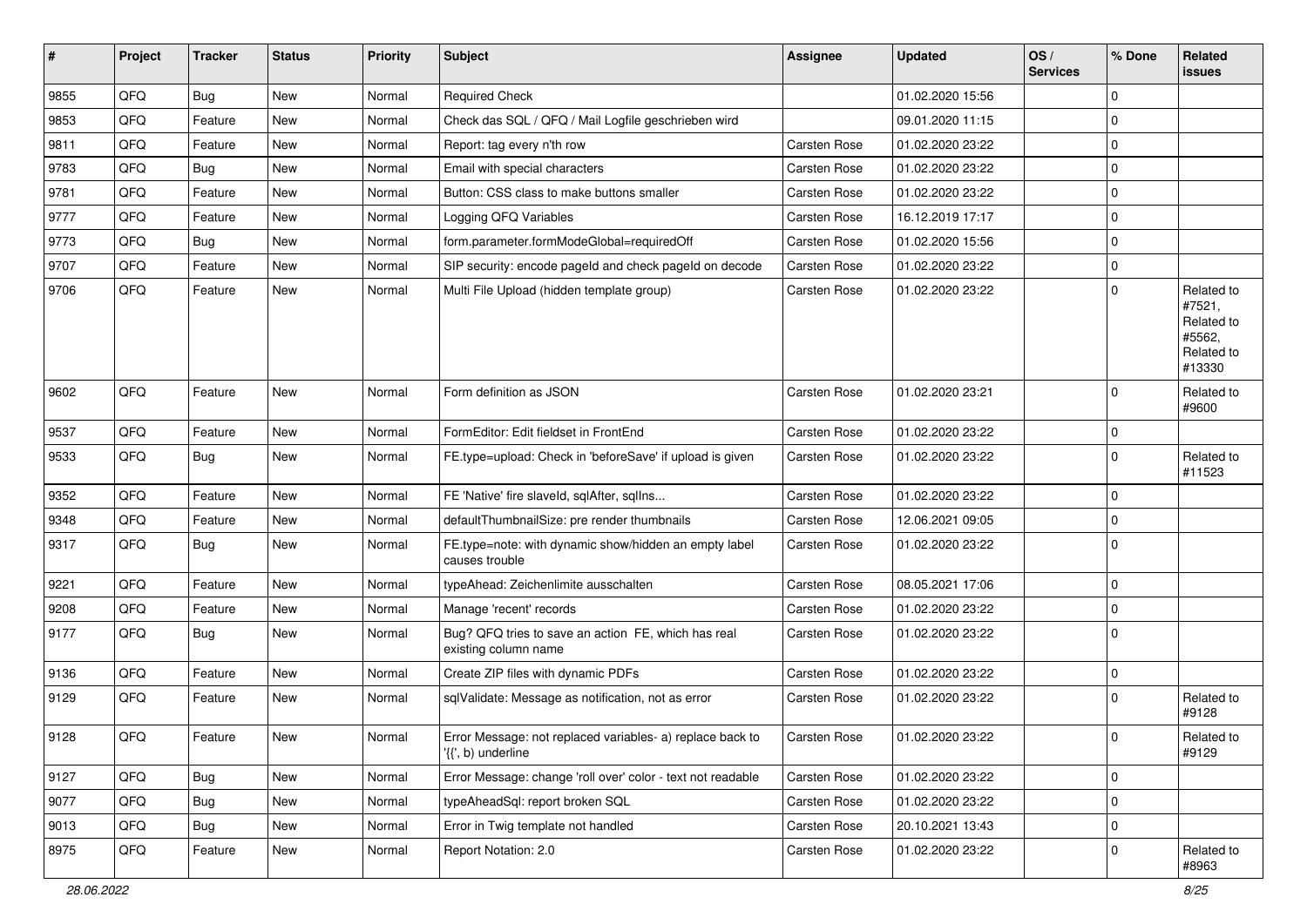| #    | Project | <b>Tracker</b> | <b>Status</b> | <b>Priority</b> | <b>Subject</b>                                                                                         | <b>Assignee</b>     | <b>Updated</b>   | OS/<br><b>Services</b> | % Done      | <b>Related</b><br>issues |
|------|---------|----------------|---------------|-----------------|--------------------------------------------------------------------------------------------------------|---------------------|------------------|------------------------|-------------|--------------------------|
| 8806 | QFQ     | Feature        | New           | Normal          | SQL Function nl2br                                                                                     | <b>Carsten Rose</b> | 01.02.2020 23:22 |                        | 0           |                          |
| 8719 | QFQ     | Feature        | <b>New</b>    | Normal          | extraButtonLock: add support for 0/1                                                                   | Carsten Rose        | 01.02.2020 23:22 |                        | 0           |                          |
| 8702 | QFQ     | Feature        | New           | Normal          | Load Record which is locked: missing user info                                                         | Carsten Rose        | 11.12.2019 16:16 |                        | $\mathbf 0$ | Related to<br>#9789      |
| 8336 | QFQ     | Feature        | New           | Normal          | Form > modified > Close New: a) Optional disable popup, b)<br>custom text, c) mode on save: close stay | Carsten Rose        | 01.02.2020 23:22 |                        | 0           | Related to<br>#8335      |
| 8217 | QFQ     | Feature        | New           | Normal          | if-elseif-else construct                                                                               | Carsten Rose        | 16.03.2021 18:41 |                        | $\mathbf 0$ | Related to<br>#10716     |
| 8187 | QFQ     | Feature        | <b>New</b>    | Normal          | Subrecord: enable/hide new button - make new/edit/delete<br>customizeable.                             | Carsten Rose        | 06.03.2021 18:44 |                        | $\mathbf 0$ | Related to<br>#11326     |
| 8089 | QFQ     | Feature        | <b>New</b>    | Normal          | Copy/Paste for FormElements                                                                            | Carsten Rose        | 01.02.2020 23:22 |                        | 0           |                          |
| 8049 | QFQ     | <b>Bug</b>     | New           | Normal          | FE.type=note, column 'value': text moves some pixel to top<br>after save                               | Carsten Rose        | 01.02.2020 23:22 |                        | $\mathbf 0$ |                          |
| 7924 | QFQ     | Feature        | <b>New</b>    | Normal          | Radio/Checkbox with Tooltip                                                                            | Carsten Rose        | 01.02.2020 23:22 |                        | 0           |                          |
| 7920 | QFQ     | Feature        | <b>New</b>    | Normal          | FE: Syntax Highlight, Zeinlenumbruch                                                                   | Carsten Rose        | 01.02.2020 10:03 |                        | 0           |                          |
| 7890 | QFQ     | Bug            | <b>New</b>    | Normal          | FormElement 'required': extraButtonInfo not aligned                                                    | Carsten Rose        | 11.06.2021 21:17 |                        | $\mathbf 0$ | Related to<br>#11517     |
| 7812 | QFQ     | Feature        | New           | Normal          | FE 'Subrecord' - new option 'subrecordShowFilter',<br>'subrecordPaging'                                | Carsten Rose        | 01.02.2020 23:22 |                        | $\mathbf 0$ |                          |
| 7795 | QFQ     | <b>Bug</b>     | New           | Normal          | Readonly Form: Typeahead-Felder                                                                        | Carsten Rose        | 01.02.2020 23:22 |                        | 0           |                          |
| 7685 | QFQ     | <b>Bug</b>     | <b>New</b>    | Normal          | Open FormElement from QFQ error message and save<br>modified record: error about missing {{formId:F}}  | <b>Carsten Rose</b> | 01.02.2020 23:22 |                        | $\Omega$    |                          |
| 7683 | QFQ     | Feature        | New           | Normal          | Special column names in '{{ SELECT  AS _link }}' should<br>be detected                                 | Carsten Rose        | 01.02.2020 23:21 |                        | $\mathbf 0$ |                          |
| 7681 | QFQ     | Feature        | <b>New</b>    | Normal          | Optional switch off 'check for modified record'                                                        | Carsten Rose        | 01.02.2020 23:21 |                        | $\mathbf 0$ |                          |
| 7660 | QFQ     | Feature        | New           | Normal          | IMAP: import mails to DB, move / delete mails                                                          | Carsten Rose        | 01.02.2020 09:52 |                        | 0           |                          |
| 7574 | QFQ     | Bug            | <b>New</b>    | Normal          | Substitute error: form element not reported / dont parse<br>Form.note                                  | Carsten Rose        | 01.02.2020 23:21 |                        | 0           |                          |
| 7547 | QFQ     | <b>Bug</b>     | New           | Normal          | Error Message in afterSave: wrong parameter column<br>reported                                         | Carsten Rose        | 01.02.2020 23:22 |                        | $\mathbf 0$ |                          |
| 7524 | QFQ     | <b>Bug</b>     | <b>New</b>    | Normal          | QFQ throws a 'General Error' if 'fileadmin/protected/log/' is<br>not writeable                         | Carsten Rose        | 01.02.2020 23:22 |                        | 0           |                          |
| 7521 | QFQ     | Feature        | New           | Normal          | TemplateGroup: fe.type=upload                                                                          | Carsten Rose        | 01.02.2020 23:21 |                        | $\mathbf 0$ | Related to<br>#9706      |
| 7520 | QFQ     | Feature        | New           | Normal          | QR Code:  AS _qr ( AS _link)                                                                           | Carsten Rose        | 01.02.2020 23:22 |                        | 0           |                          |
| 7519 | QFQ     | Feature        | New           | Normal          | Select: Multi                                                                                          | Carsten Rose        | 01.02.2020 23:22 |                        | $\mathbf 0$ |                          |
| 7513 | QFQ     | Bug            | New           | Normal          | Radios not correct aligned                                                                             | Carsten Rose        | 01.02.2020 23:22 |                        | 0           |                          |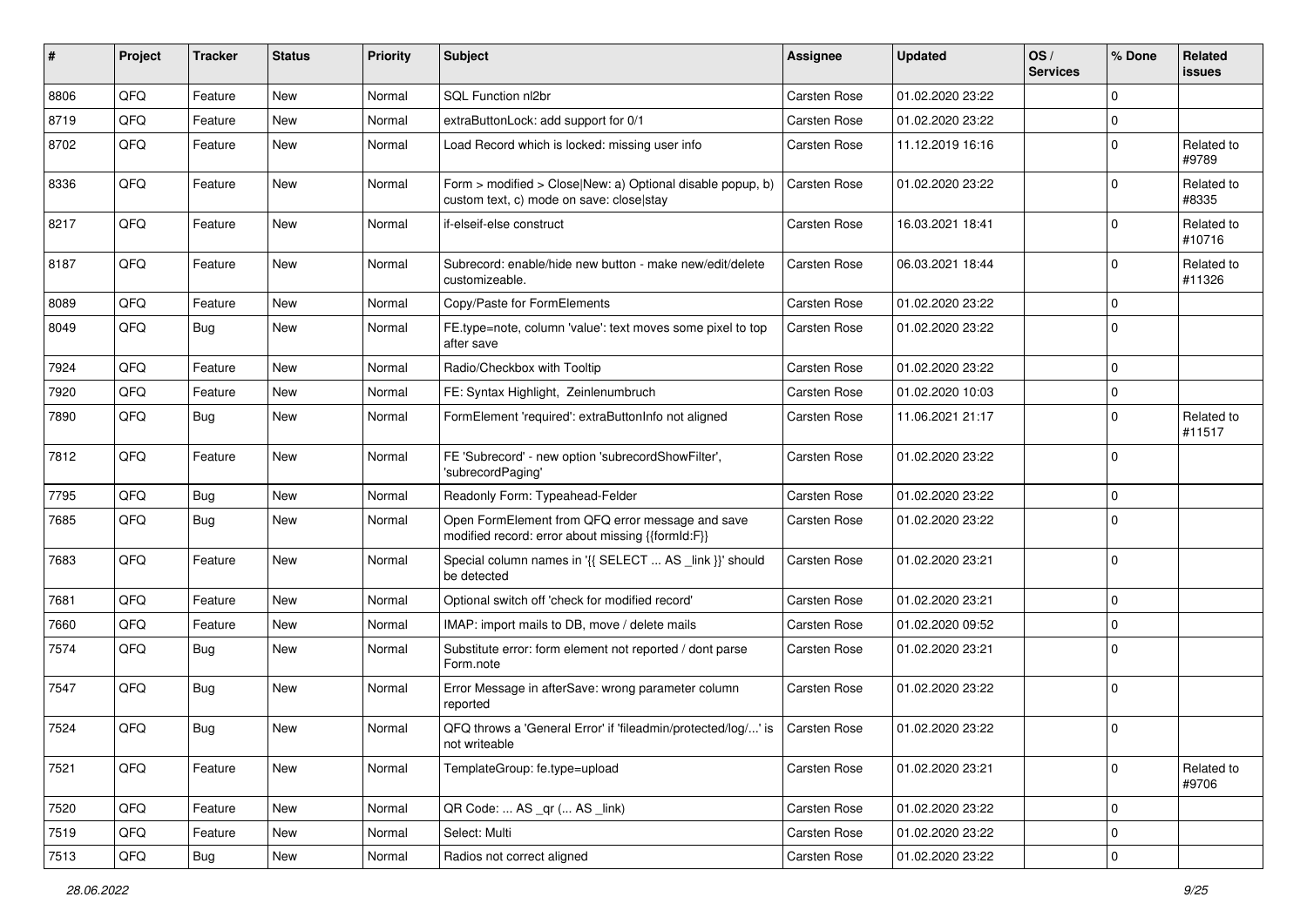| ∦    | Project | <b>Tracker</b> | <b>Status</b> | <b>Priority</b> | <b>Subject</b>                                                                                                             | <b>Assignee</b> | <b>Updated</b>   | OS/<br><b>Services</b> | % Done      | Related<br>issues                           |
|------|---------|----------------|---------------|-----------------|----------------------------------------------------------------------------------------------------------------------------|-----------------|------------------|------------------------|-------------|---------------------------------------------|
| 7512 | QFQ     | <b>Bug</b>     | <b>New</b>    | Normal          | FE: inputType=number >> 'pattern' is not respected                                                                         | Carsten Rose    | 01.02.2020 23:22 |                        | 0           |                                             |
| 7481 | QFQ     | Feature        | <b>New</b>    | Normal          | Detect 'BaseUrl' automatically                                                                                             | Carsten Rose    | 01.02.2020 23:21 |                        | $\mathbf 0$ |                                             |
| 7480 | QFQ     | Feature        | New           | Normal          | Record History (Undo / Redo)                                                                                               | Carsten Rose    | 11.12.2019 16:16 |                        | $\mathbf 0$ | Related to<br>#2361                         |
| 7342 | QFQ     | Feature        | <b>New</b>    | Normal          | add content $=$ hide this                                                                                                  | Carsten Rose    | 01.02.2020 23:21 |                        | $\mathbf 0$ |                                             |
| 7280 | QFQ     | Feature        | New           | Normal          | recently used table                                                                                                        | Carsten Rose    | 01.02.2020 23:21 |                        | $\mathbf 0$ |                                             |
| 7261 | QFQ     | <b>Bug</b>     | <b>New</b>    | Normal          | Report pathFilename for user without path, only the filename                                                               | Carsten Rose    | 01.02.2020 23:21 |                        | $\mathbf 0$ |                                             |
| 7239 | QFQ     | Feature        | New           | Normal          | TinyMCE: html tag whitelist                                                                                                | Carsten Rose    | 01.02.2020 23:21 |                        | $\mathbf 0$ | Related to<br>#14320                        |
| 7219 | QFQ     | Bug            | <b>New</b>    | Normal          | typeSheadSql / typeAheadSqlPrefetch: change to curly<br>braces                                                             | Carsten Rose    | 01.02.2020 23:21 |                        | $\mathbf 0$ |                                             |
| 7175 | QFQ     | Feature        | <b>New</b>    | Normal          | Upload: md5 hash as filename                                                                                               | Carsten Rose    | 01.02.2020 23:21 |                        | 0           |                                             |
| 7119 | QFQ     | Feature        | New           | Normal          | Upload: scaleDownWidth, scaleDownHeight                                                                                    | Carsten Rose    | 01.02.2020 23:21 |                        | $\pmb{0}$   |                                             |
| 7109 | QFQ     | Feature        | New           | Normal          | Dynamic Updates: row/element hide                                                                                          | Carsten Rose    | 01.02.2020 23:22 |                        | $\mathbf 0$ | Has duplicate<br>#4081                      |
| 7102 | QFQ     | Feature        | <b>New</b>    | Normal          | Comment sign in report: '#' and '--'                                                                                       | Carsten Rose    | 01.02.2020 23:21 |                        | $\mathbf 0$ |                                             |
| 7099 | QFQ     | Feature        | <b>New</b>    | Normal          | Redesign FormEditor                                                                                                        | Carsten Rose    | 01.02.2020 23:21 |                        | $\mathbf 0$ |                                             |
| 7014 | QFQ     | <b>Bug</b>     | New           | Normal          | Sending invalid emails succeeds when<br>debug.redirectAllMailTo is set                                                     | Carsten Rose    | 01.02.2020 23:21 |                        | $\mathbf 0$ |                                             |
| 7002 | QFQ     | <b>Bug</b>     | New           | Normal          | Dynamic Update: row does not disappear / appear                                                                            | Carsten Rose    | 01.02.2020 23:22 |                        | $\mathbf 0$ |                                             |
| 6912 | QFQ     | <b>Bug</b>     | <b>New</b>    | Normal          | error Message Var 'deadline' already set in SIP - in Form<br>with FE.value={{deadline:R:::{{deadlinePeriod:Y}}}}           | Carsten Rose    | 01.02.2020 23:21 |                        | $\mathbf 0$ |                                             |
| 6855 | QFQ     | Feature        | New           | Normal          | With {{feUser:U}}!={{feUser:T}}: Save / Delete: only possible<br>with {{feUserSave:U}}='yes' and '{{feUserDelete:U}}='yes' | Carsten Rose    | 01.02.2020 23:21 |                        | $\mathbf 0$ |                                             |
| 6765 | QFQ     | Feature        | <b>New</b>    | Normal          | Moeglichkeit via QFQ eigene Logs zu schreiben                                                                              | Carsten Rose    | 01.02.2020 23:21 |                        | $\mathbf 0$ |                                             |
| 6723 | QFQ     | Feature        | New           | Normal          | Report QFQ Installation and Version                                                                                        | Carsten Rose    | 12.06.2021 09:07 |                        | 0           |                                             |
| 6677 | QFQ     | Bug            | New           | Normal          | Error message FE Action Element: no/wrong FE reference<br>who cause the problem.                                           | Carsten Rose    | 01.02.2020 23:21 |                        | $\mathbf 0$ |                                             |
| 6602 | QFQ     | Feature        | <b>New</b>    | Normal          | Formlet: in Report auf Mausklick ein mini-form oeffnen                                                                     | Carsten Rose    | 11.12.2019 16:16 |                        | $\mathbf 0$ |                                             |
| 6594 | QFQ     | Feature        | New           | Normal          | Excel: on download, check if there is a valid sip                                                                          | Carsten Rose    | 01.02.2020 23:21 |                        | $\mathbf 0$ |                                             |
| 6483 | QFQ     | <b>Bug</b>     | New           | Normal          | R Store funktioniert nicht bei 'Report Notation' im FE                                                                     | Carsten Rose    | 01.02.2020 23:21 |                        | $\pmb{0}$   |                                             |
| 6462 | QFQ     | <b>Bug</b>     | New           | Normal          | File Upload: Nutzlose Fehlermeldung wenn Datei zu gross                                                                    | Carsten Rose    | 01.02.2020 23:21 |                        | $\mathbf 0$ | Related to<br>#6139                         |
| 6437 | QFQ     | Feature        | New           | Normal          | Neuer Mode Button bei FormElementen                                                                                        | Carsten Rose    | 01.02.2020 23:21 |                        | $\mathbf 0$ | Related to<br>#9668,<br>Blocked by<br>#9678 |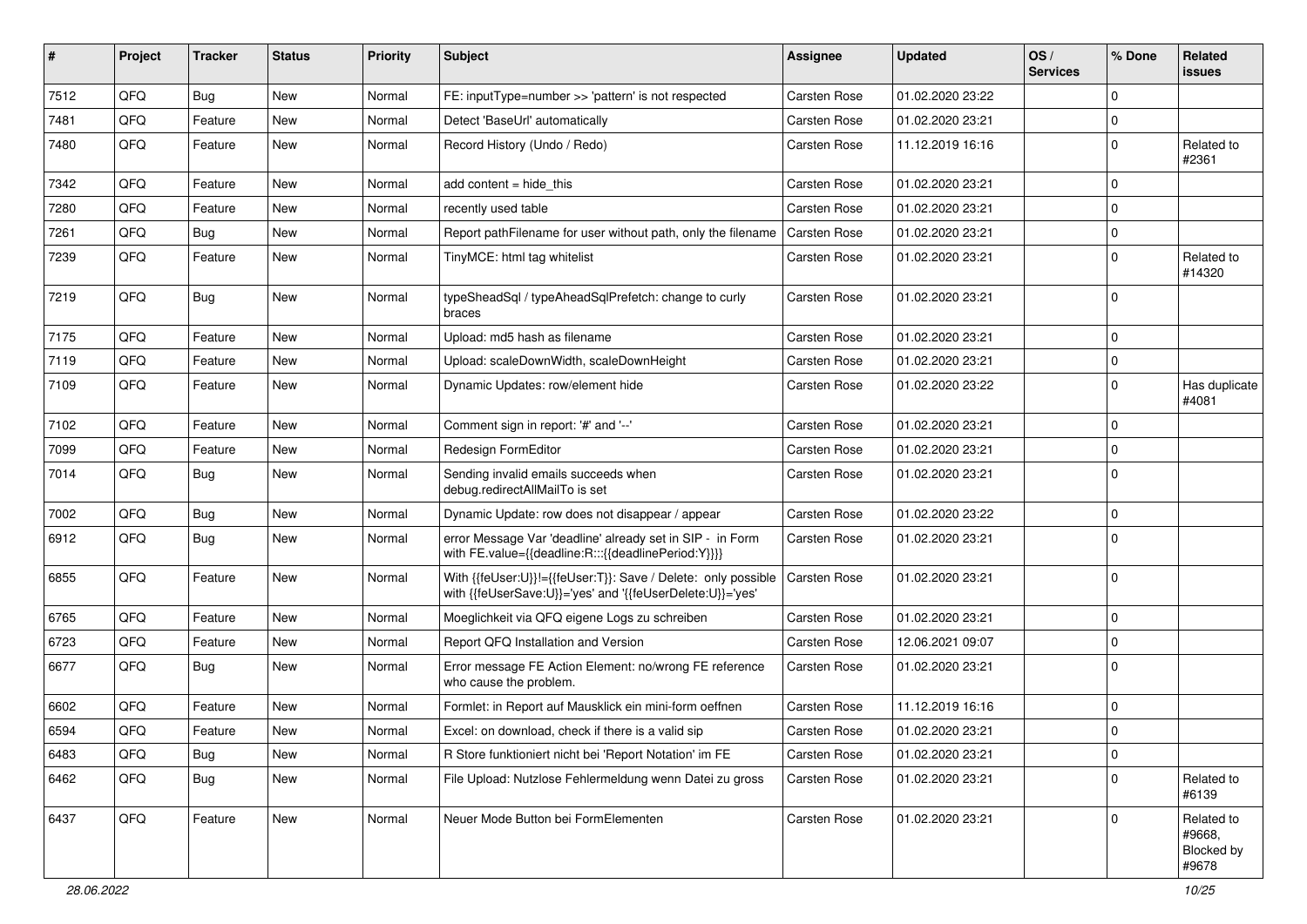| #    | Project | <b>Tracker</b> | <b>Status</b> | <b>Priority</b> | <b>Subject</b>                                                                                        | <b>Assignee</b> | <b>Updated</b>   | OS/<br><b>Services</b> | % Done       | Related<br>issues                           |
|------|---------|----------------|---------------|-----------------|-------------------------------------------------------------------------------------------------------|-----------------|------------------|------------------------|--------------|---------------------------------------------|
| 6292 | QFQ     | Feature        | New           | Normal          | Download: File speichern mit Hash aber original Filename in<br>der Datenbank vermerken fuer Downloads | Carsten Rose    | 01.02.2020 23:21 |                        | 0            |                                             |
| 6289 | QFQ     | Feature        | New           | Normal          | Form: Log                                                                                             | Carsten Rose    | 01.02.2020 23:21 |                        | $\mathbf 0$  |                                             |
| 6261 | QFQ     | Feature        | <b>New</b>    | Normal          | Persistent SIP                                                                                        | Carsten Rose    | 12.06.2021 09:07 |                        | 0            | Related to<br>#10819                        |
| 5782 | QFQ     | Feature        | <b>New</b>    | Normal          | NextCloud API                                                                                         | Carsten Rose    | 01.02.2020 10:02 |                        | $\pmb{0}$    |                                             |
| 5576 | QFQ     | Bug            | New           | Normal          | Using MySQL 'DROP' requires privilege - wich is not really<br>necessary.                              | Carsten Rose    | 01.02.2020 23:21 |                        | $\mathbf 0$  |                                             |
| 5559 | QFQ     | <b>Bug</b>     | <b>New</b>    | Normal          | FE.type = Upload: 'accept' might contain variables                                                    | Carsten Rose    | 11.05.2020 21:23 |                        | $\pmb{0}$    |                                             |
| 5345 | QFQ     | Feature        | <b>New</b>    | Normal          | Report: UPDATE / INSERT / DELETE statements should<br>trigger subqueries, depending on the result.    | Carsten Rose    | 27.05.2020 16:11 |                        | $\mathbf 0$  |                                             |
| 5305 | QFQ     | Bug            | <b>New</b>    | Normal          | Upload FormElement: nicht disabled by readonly Form                                                   | Carsten Rose    | 16.06.2021 13:43 |                        | $\mathbf 0$  | Related to<br>#9347,<br>Related to<br>#9834 |
| 5131 | QFQ     | Feature        | <b>New</b>    | Normal          | Activate Spin Gear ('wait/busy' indicator) via LINK attribute                                         | Carsten Rose    | 01.02.2020 23:21 |                        | 0            |                                             |
| 4756 | QFQ     | Bug            | <b>New</b>    | Normal          | Form dirty even nothing changes                                                                       | Carsten Rose    | 11.12.2019 16:16 |                        | $\mathbf 0$  |                                             |
| 4413 | QFQ     | Feature        | New           | Normal          | fieldset: show/hidden, modeSql, dynamicUpdate                                                         | Carsten Rose    | 09.02.2022 15:19 |                        | $\mathbf 0$  |                                             |
| 4250 | QFQ     | Feature        | <b>New</b>    | Normal          | AutoCron in QFQ via PHP                                                                               | Carsten Rose    | 01.02.2020 23:21 |                        | $\Omega$     | Related to<br>#3292,<br>Related to<br>#3291 |
| 4082 | QFQ     | Feature        | <b>New</b>    | Normal          | Dynamic Update: modeSql - useful default                                                              | Carsten Rose    | 01.02.2020 23:22 |                        | $\mathbf 0$  |                                             |
| 4050 | QFQ     | Feature        | <b>New</b>    | Normal          | sql.log: 1) FormElement ID which causes a specific action,<br>2) Result in the same row.              | Carsten Rose    | 15.04.2020 11:35 |                        | $\mathbf 0$  | Related to<br>#5458                         |
| 4023 | QFQ     | Feature        | <b>New</b>    | Normal          | prepared statements - FE action: salveld, sqlInsert,<br>sqlUpdate, sqlDelete, sqlBefore, sqlAfter     | Carsten Rose    | 11.12.2019 16:15 |                        | $\mathbf 0$  |                                             |
| 3864 | QFQ     | Feature        | <b>New</b>    | Normal          | Encrypt / decrypt field                                                                               | Carsten Rose    | 08.03.2021 18:08 |                        | $\pmb{0}$    |                                             |
| 3547 | QFQ     | <b>Bug</b>     | New           | Normal          | FE of type 'note' causes writing of empty fields.                                                     | Carsten Rose    | 01.02.2020 23:21 |                        | $\mathbf 0$  |                                             |
| 3504 | QFQ     | Feature        | <b>New</b>    | Normal          | Logging: welche Action FEs werden wann wie ausgefuehrt                                                | Carsten Rose    | 01.02.2020 23:21 |                        | $\mathbf 0$  | Related to<br>#5458.<br>Related to<br>#4092 |
| 3432 | QFQ     | Feature        | New           | Normal          | subrecord: dynamicUpdate                                                                              | Carsten Rose    | 11.06.2020 21:10 |                        | $\pmb{0}$    | Related to<br>#5691                         |
| 2361 | QFG     | Feature        | New           | Normal          | Logging wer/wann/wo welches Formular aufgerufen hat                                                   | Carsten Rose    | 11.12.2019 16:15 |                        | $\mathbf{0}$ | Related to<br>#4432,<br>Related to<br>#7480 |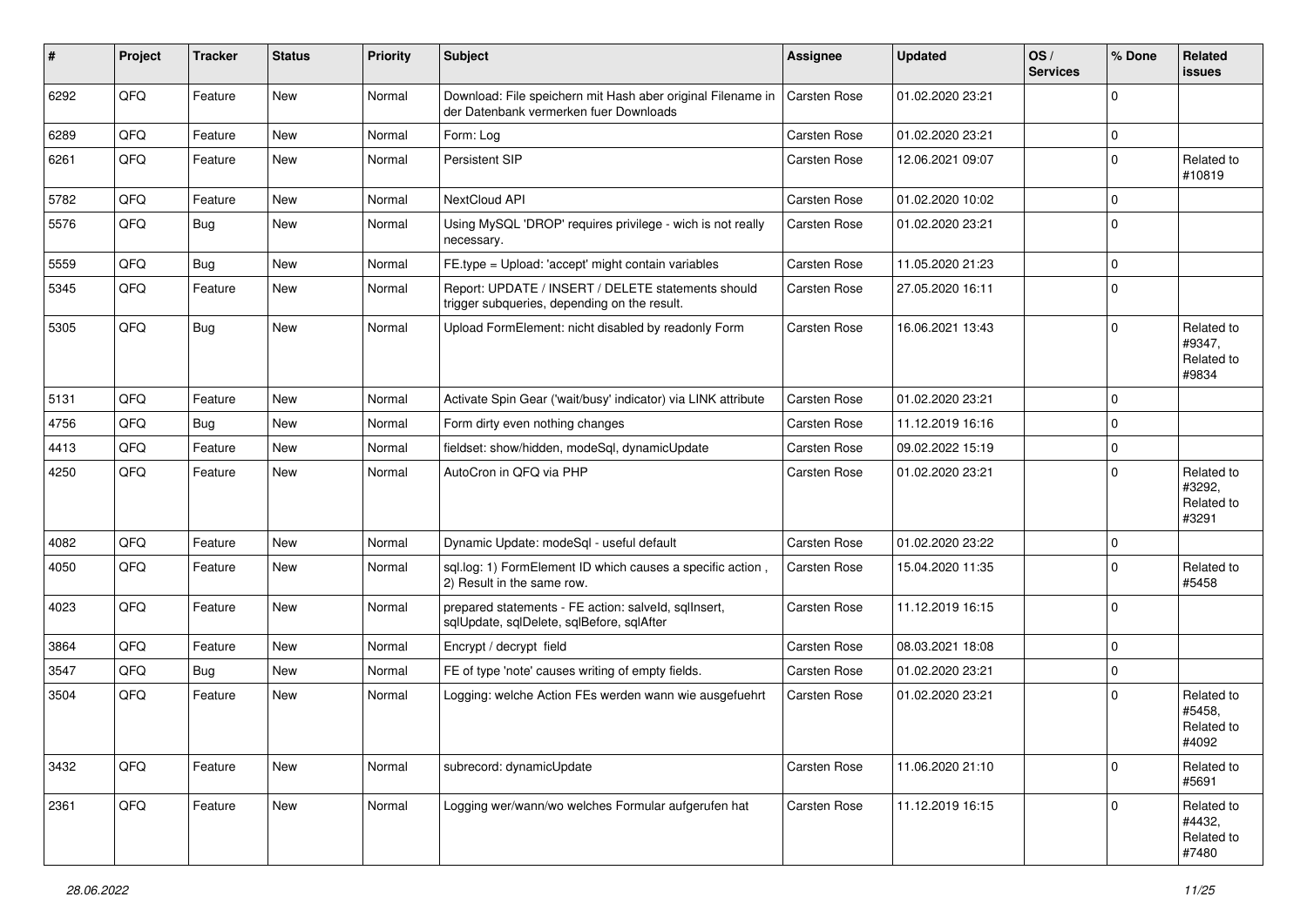| $\vert$ # | Project | <b>Tracker</b> | <b>Status</b> | <b>Priority</b> | <b>Subject</b>                                                                | <b>Assignee</b>     | <b>Updated</b>   | OS/<br><b>Services</b> | % Done       | Related<br><b>issues</b>                        |
|-----------|---------|----------------|---------------|-----------------|-------------------------------------------------------------------------------|---------------------|------------------|------------------------|--------------|-------------------------------------------------|
| 11195     | QFQ     | Bug            | New           | Low             | Dynamic Update: Note not updated if new text is empty<br>(v20.4)              |                     | 25.09.2020 11:14 |                        | $\mathbf{0}$ |                                                 |
| 6609      | QFQ     | Feature        | <b>New</b>    | Normal          | Formlet: JSON API erweitern                                                   | Carsten Rose        | 01.02.2020 23:21 |                        | 50           |                                                 |
| 12632     | QFQ     | Feature        | <b>New</b>    | Normal          | TinyMCE: Prepare CSS classes for images                                       | Carsten Rose        | 04.06.2021 14:35 |                        | 100          | Blocked by<br>#12186                            |
| 10115     | QFQ     | Feature        | <b>New</b>    | Normal          | TypeAhead: static list                                                        | <b>Carsten Rose</b> | 26.02.2020 16:42 |                        | 100          |                                                 |
| 9275      | QFQ     | <b>Bug</b>     | New           | Normal          | autcron: t3 page, which takes to long to respond, is not<br>reported properly | Carsten Rose        | 01.02.2020 23:22 |                        | 100          |                                                 |
| 9534      | QFQ     | <b>Bug</b>     | Priorize      | Urgent          | FE.type=upload: 'Unknown Mode: ID"                                            | Carsten Rose        | 03.05.2021 21:14 |                        | $\pmb{0}$    | Related to<br>#9532                             |
| 9173      | QFQ     | <b>Bug</b>     | Priorize      | Urgent          | Stale Record Lock: Firefox                                                    | Carsten Rose        | 03.05.2021 21:14 |                        | $\pmb{0}$    | Related to<br>#9789                             |
| 9121      | QFQ     | <b>Bug</b>     | Priorize      | High            | sip links have r and __dbIndexData set                                        | Carsten Rose        | 12.06.2021 10:41 |                        | $\mathbf 0$  |                                                 |
| 8204      | QFQ     | Feature        | Priorize      | High            | Position 'required mark'                                                      | Carsten Rose        | 16.06.2021 13:44 |                        | $\mathbf 0$  |                                                 |
| 8082      | QFQ     | Feature        | Priorize      | High            | Contact form without saving record                                            | Carsten Rose        | 07.12.2021 15:20 |                        | $\mathbf 0$  | Related to<br>#8587,<br><b>Blocks</b><br>#11850 |
| 6116      | QFQ     | <b>Bug</b>     | Priorize      | High            | value of checkbox not saved                                                   | Carsten Rose        | 07.12.2021 17:19 |                        | $\mathbf 0$  |                                                 |
| 14371     | QFQ     | Feature        | Priorize      | Normal          | LDAP via REPORT                                                               | Carsten Rose        | 19.06.2022 16:37 |                        | $\mathbf{0}$ |                                                 |
| 14290     | QFQ     | Feature        | Priorize      | Normal          | FormEditor: Show Table Definition                                             | Carsten Rose        | 19.06.2022 16:37 |                        | $\mathbf 0$  |                                                 |
| 14283     | QFQ     | <b>Bug</b>     | Priorize      | Normal          | HEIC / HEIF convert doesn't trigger                                           | Carsten Rose        | 19.06.2022 16:37 |                        | $\mathbf 0$  |                                                 |
| 13943     | QFQ     | <b>Bug</b>     | Priorize      | Normal          | unable to find formgroup                                                      | Enis Nuredini       | 28.05.2022 11:03 |                        | $\pmb{0}$    |                                                 |
| 13900     | QFQ     | Feature        | Priorize      | Normal          | Selenium: Check das Cookie/PDF funktioniert                                   | Enis Nuredini       | 25.03.2022 12:45 |                        | $\mathbf 0$  |                                                 |
| 12504     | QFQ     | Feature        | Priorize      | Normal          | sql.log: report fe.id                                                         | <b>Carsten Rose</b> | 05.05.2021 22:09 |                        | $\mathbf 0$  |                                                 |
| 12503     | QFQ     | Feature        | Priorize      | Normal          | Detect dangerous UPDATE statement with missing WHERE                          | Carsten Rose        | 05.05.2021 22:09 |                        | $\pmb{0}$    |                                                 |
| 12452     | QFQ     | Feature        | Priorize      | Normal          | BaseURL: alsways with '/' at the end                                          | Carsten Rose        | 19.06.2022 13:45 |                        | $\mathbf 0$  | Related to<br>#10782                            |
| 12325     | QFQ     | Bug            | Priorize      | Normal          | MultiDB form.dblndex not working for report syntax                            | Carsten Rose        | 07.09.2021 13:37 |                        | $\mathbf 0$  | Related to<br>#12145,<br>Related to<br>#12314   |
| 11320     | QFQ     | Feature        | Priorize      | Normal          | Typo3 Version 10 support                                                      | Carsten Rose        | 05.05.2021 22:09 |                        | $\mathbf 0$  |                                                 |
| 10569     | QFQ     | Feature        | Priorize      | Normal          | link blank more safe                                                          | Enis Nuredini       | 25.03.2022 12:44 |                        | $\pmb{0}$    |                                                 |
| 10015     | QFQ     | Feature        | Priorize      | Normal          | Monospace in Textarea                                                         | Carsten Rose        | 03.02.2020 13:40 |                        | $\pmb{0}$    |                                                 |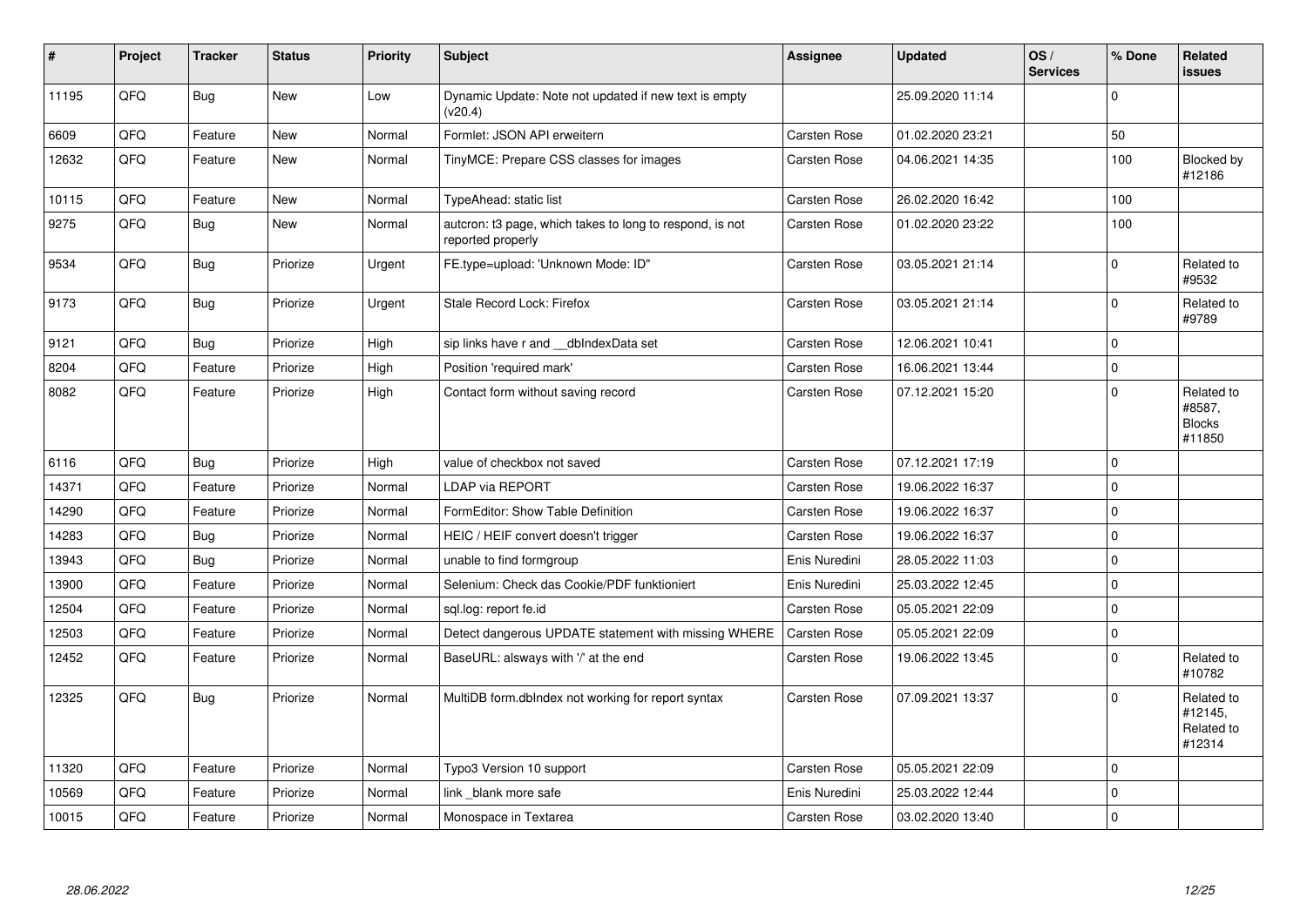| #     | Project | <b>Tracker</b> | <b>Status</b> | <b>Priority</b> | <b>Subject</b>                                                                                           | <b>Assignee</b> | <b>Updated</b>   | OS/<br><b>Services</b> | % Done       | Related<br><b>issues</b>                                                |
|-------|---------|----------------|---------------|-----------------|----------------------------------------------------------------------------------------------------------|-----------------|------------------|------------------------|--------------|-------------------------------------------------------------------------|
| 10012 | QFQ     | Feature        | Priorize      | Normal          | redirectAllMailTo: {{beEmail:T}}                                                                         | Carsten Rose    | 08.05.2021 09:54 |                        | $\Omega$     | Related to<br>#12412,<br>Related to<br>#12413.<br>Related to<br>#10011  |
| 10011 | QFQ     | Feature        | Priorize      | Normal          | Offer new STORE_TYPO3 Variable 'beUser', 'beEmail'                                                       | Carsten Rose    | 08.05.2021 09:51 |                        | $\Omega$     | Related to<br>#10012,<br>Related to<br>#12511                           |
| 10005 | QFQ     | Feature        | Priorize      | Normal          | Report / special column name:  AS calendar                                                               | Carsten Rose    | 03.06.2020 17:28 |                        | $\mathbf 0$  |                                                                         |
| 10003 | QFQ     | Feature        | Priorize      | Normal          | fieldset: stronger visualize group                                                                       | Benjamin Baer   | 12.02.2020 08:13 |                        | $\Omega$     |                                                                         |
| 9975  | QFQ     | <b>Bug</b>     | Priorize      | Normal          | Dropdown Menu: 'r:3' broken                                                                              | Carsten Rose    | 01.02.2020 10:13 |                        | $\mathbf 0$  |                                                                         |
| 9968  | QFQ     | Feature        | Priorize      | Normal          | Tooltip in Links for Developer                                                                           | Carsten Rose    | 01.02.2020 23:17 |                        | $\mathbf 0$  |                                                                         |
| 9958  | QFQ     | <b>Bug</b>     | Priorize      | Normal          | Broken subrecord query: no error message                                                                 | Carsten Rose    | 05.02.2021 15:15 |                        | $\mathbf 0$  |                                                                         |
| 9947  | QFQ     | <b>Bug</b>     | Priorize      | Normal          | Unwanted error message if missing 'typeAheadSqlPrefetch'                                                 | Carsten Rose    | 01.02.2020 10:13 |                        | $\mathbf 0$  |                                                                         |
| 9928  | QFQ     | Feature        | Priorize      | Normal          | SpecialColumnName: a) Deprecated: ' AS "_+tag " ', b)<br>New: ' AS "_ <tag1><tag2>"'</tag2></tag1>       | Carsten Rose    | 01.02.2020 23:17 |                        | $\mathbf 0$  | Related to<br>#9929                                                     |
| 9900  | QFQ     | Feature        | Priorize      | Normal          | Generic API Call: tt-content record >> JSON                                                              | Carsten Rose    | 01.02.2020 10:13 |                        | $\mathbf 0$  |                                                                         |
| 9862  | QFQ     | <b>Bug</b>     | Priorize      | Normal          | Failed writing to sql mail qfq.log should throw an exception                                             | Carsten Rose    | 01.02.2020 10:13 |                        | $\mathbf 0$  |                                                                         |
| 9834  | QFQ     | Bug            | Priorize      | Normal          | Input elements with tag 'disabled' are missing on<br>form-submit: server option 'processReadOnly' broken | Carsten Rose    | 07.12.2021 16:43 |                        | $\mathbf 0$  | Related to<br>#9691,<br>Related to<br>#5305, Has<br>duplicate<br>#12331 |
| 9668  | QFQ     | Feature        | Priorize      | Normal          | Form.mode: rename 'hidden' to 'hide'                                                                     | Carsten Rose    | 05.05.2021 22:14 |                        | $\Omega$     | Related to<br>#6437                                                     |
| 9394  | QFQ     | Feature        | Priorize      | Normal          | REST: allow for non numerical ids in get requests                                                        | Carsten Rose    | 05.05.2021 22:10 |                        | $\mathbf 0$  |                                                                         |
| 9346  | QFQ     | Feature        | Priorize      | Normal          | beforeSave: check if an upload is given                                                                  | Carsten Rose    | 11.06.2021 21:18 |                        | $\mathbf 0$  |                                                                         |
| 9135  | QFQ     | Feature        | Priorize      | Normal          | Progress Bar generic / replace old hourglass download<br>popup                                           | Benjamin Baer   | 03.01.2022 07:43 |                        | $\mathbf{0}$ |                                                                         |
| 8963  | QFQ     | Feature        | Priorize      | Normal          | Setting values in a store: flexible way                                                                  | Carsten Rose    | 05.05.2021 22:10 |                        | $\mathbf{0}$ | Related to<br>#8975                                                     |
| 8585  | QFQ     | Feature        | Priorize      | Normal          | Enhance Error message for 'unknown form'                                                                 | Carsten Rose    | 01.02.2020 10:13 |                        | $\mathbf 0$  |                                                                         |
| 8584  | QFQ     | Feature        | Priorize      | Normal          | FE 'Action' - never assign to Container (except Template<br>Group)                                       | Carsten Rose    | 01.02.2020 10:13 |                        | $\mathbf 0$  |                                                                         |
| 8277  | QFQ     | Feature        | Priorize      | Normal          | fe.parameter.default=                                                                                    | Carsten Rose    | 01.02.2020 23:17 |                        | $\mathbf 0$  | Related to<br>#8113                                                     |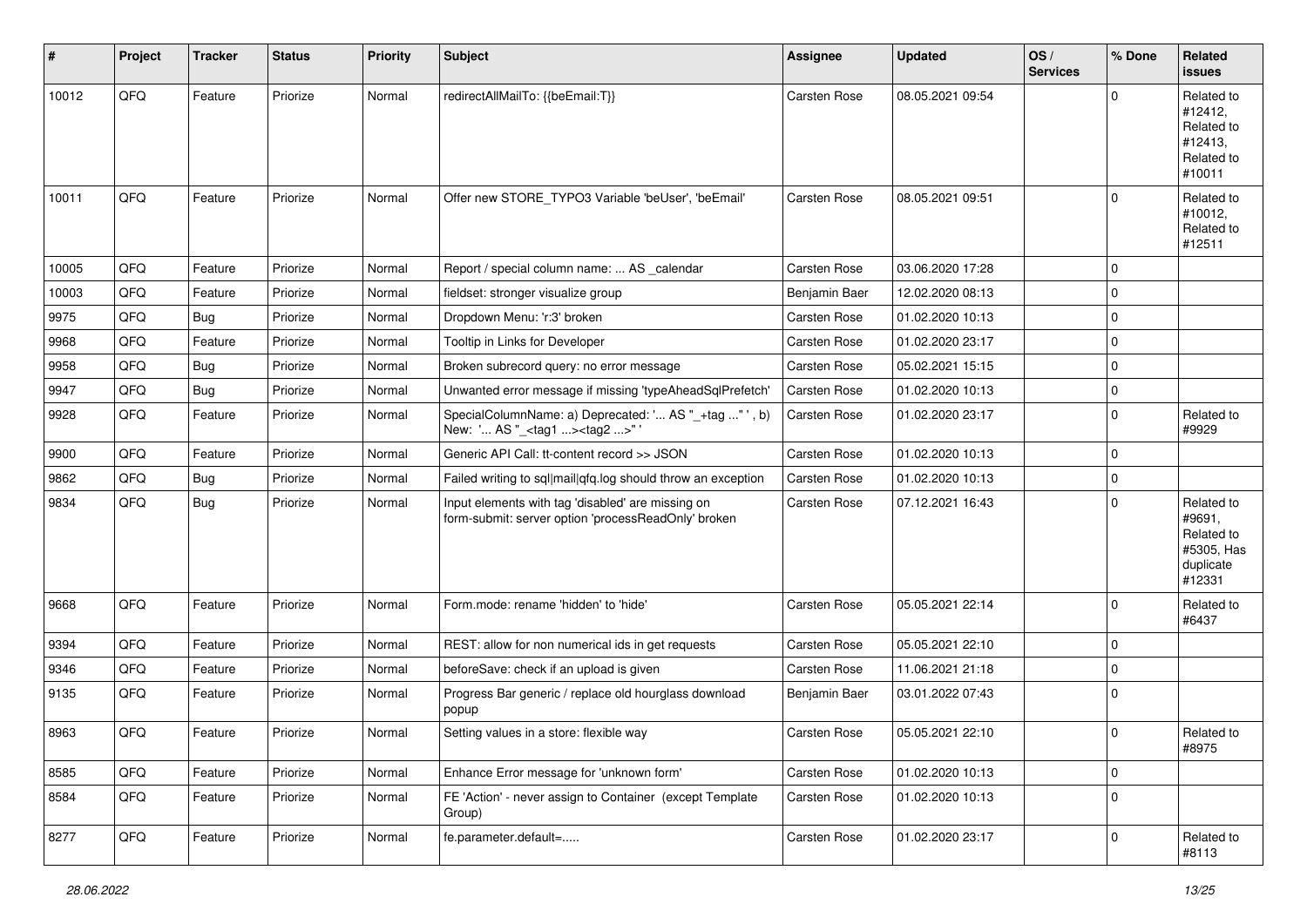| #    | Project | <b>Tracker</b> | <b>Status</b> | <b>Priority</b> | <b>Subject</b>                                                                            | <b>Assignee</b> | <b>Updated</b>   | OS/<br><b>Services</b> | % Done       | Related<br><b>issues</b> |
|------|---------|----------------|---------------|-----------------|-------------------------------------------------------------------------------------------|-----------------|------------------|------------------------|--------------|--------------------------|
| 8044 | QFQ     | Feature        | Priorize      | Normal          | Transaction: a) Form, b) Report                                                           | Carsten Rose    | 05.05.2021 22:14 |                        | $\Omega$     | Related to<br>#8043      |
| 8037 | QFQ     | Bug            | Priorize      | Normal          | FE.type=upload (advanced mode): {{slaveld:V}} missing<br>during dynamic update            | Carsten Rose    | 01.02.2020 10:13 |                        | $\mathbf 0$  |                          |
| 8034 | QFQ     | Feature        | Priorize      | Normal          | FormElement 'data': 22.22.2222 should not be accepted                                     | Carsten Rose    | 01.02.2020 10:13 |                        | $\mathbf 0$  |                          |
| 7965 | QFQ     | Feature        | Priorize      | Normal          | Input type 'text' with visual format - currency                                           | Benjamin Baer   | 03.01.2022 07:45 |                        | $\mathbf 0$  |                          |
| 7730 | QFQ     | Feature        | Priorize      | Normal          | SELECT Box: title in between                                                              | Benjamin Baer   | 01.02.2020 23:22 |                        | $\mathbf 0$  |                          |
| 7656 | QFQ     | <b>Bug</b>     | Priorize      | Normal          | FE with required, 'pattern' and 'extraButtonLock': always<br>complain about missing value | Carsten Rose    | 01.02.2020 10:13 |                        | $\mathbf 0$  |                          |
| 7630 | QFQ     | Feature        | Priorize      | Normal          | detailed error message for simple upload                                                  | Carsten Rose    | 01.02.2020 10:13 |                        | $\mathbf 0$  |                          |
| 7616 | QFQ     | <b>Bug</b>     | Priorize      | Normal          | Selectlist with Enum & Dynamic Update                                                     | Carsten Rose    | 01.02.2020 10:13 |                        | $\pmb{0}$    |                          |
| 7522 | QFQ     | Feature        | Priorize      | Normal          | Inserting default index.html to folder (Avoid Apache<br>Indexing)                         | Carsten Rose    | 01.02.2020 10:13 |                        | $\Omega$     |                          |
| 7290 | QFQ     | Feature        | Priorize      | Normal          | FormEditor: title as textarea if LEN(title)>60                                            | Carsten Rose    | 01.02.2020 10:13 |                        | $\mathbf{0}$ | Blocked by<br>#7682      |
| 7217 | QFQ     | Feature        | Priorize      | Normal          | Download: notice User if `_sip=?` is missing                                              | Carsten Rose    | 01.02.2020 10:13 |                        | $\mathbf 0$  |                          |
| 6998 | QFQ     | Feature        | Priorize      | Normal          | Form: with debug=on show column information as tooltip of<br>column label                 | Carsten Rose    | 01.02.2020 10:13 |                        | $\mathbf 0$  |                          |
| 6870 | QFQ     | Feature        | Priorize      | Normal          | Click on '_link' triggers an API call                                                     | Benjamin Baer   | 03.01.2022 08:25 |                        | $\mathbf 0$  |                          |
| 6801 | QFQ     | Feature        | Priorize      | Normal          | Fabric: Maximize / FullIscreen                                                            | Benjamin Baer   | 21.03.2022 09:56 |                        | $\mathbf 0$  |                          |
| 6574 | QFQ     | Bug            | Priorize      | Normal          | qfq.log: Fehlermeldung wurde angezeigt, aber nicht geloggt                                | Carsten Rose    | 01.02.2020 10:13 |                        | $\pmb{0}$    |                          |
| 6566 | QFQ     | <b>Bug</b>     | Priorize      | Normal          | Link Function 'delete': provided parameter missing on page<br>reload                      | Benjamin Baer   | 03.01.2022 08:08 |                        | $\mathbf 0$  |                          |
| 6224 | QFQ     | Feature        | Priorize      | Normal          | Dynamic update: fade in/out fields                                                        | Benjamin Baer   | 21.03.2022 09:50 |                        | $\mathbf 0$  |                          |
| 6140 | QFQ     | <b>Bug</b>     | Priorize      | Normal          | QFQ DnD Sort: Locked fields                                                               | Benjamin Baer   | 21.03.2022 09:56 |                        | $\mathbf 0$  |                          |
| 5942 | QFQ     | Feature        | Priorize      | Normal          | 'L' and 'type': append to links, generate via 'link' by using<br>'u:' .                   | Carsten Rose    | 01.02.2020 10:13 |                        | $\mathbf 0$  |                          |
| 5562 | QFQ     | Feature        | Priorize      | Normal          | Drag'n'Drop fuer Uploads                                                                  | Benjamin Baer   | 21.03.2022 09:52 |                        | $\Omega$     | Related to<br>#9706      |
| 5366 | QFQ     | Feature        | Priorize      | Normal          | Saving with keyboard shortcuts                                                            | Benjamin Baer   | 21.03.2022 09:47 |                        | $\mathbf 0$  |                          |
| 4457 | QFQ     | Bug            | Priorize      | Normal          | typeahead: pressing return to select an item, saves the form<br>and closes the form.      | Benjamin Baer   | 03.01.2022 08:01 |                        | $\mathbf 0$  | Related to<br>#4398      |
| 3867 | QFQ     | Feature        | Priorize      | Normal          | Readonly Formular: Template Groups add/delete<br>ausbeldnen                               | Carsten Rose    | 05.05.2021 22:12 |                        | $\Omega$     |                          |
| 3782 | QFQ     | Bug            | Priorize      | Normal          | Bei fehlerhafter Eingabe (z.B. Datum) sollte das erwartete<br>Format angezeigt werden     | Carsten Rose    | 01.02.2020 10:13 |                        | $\mathbf 0$  |                          |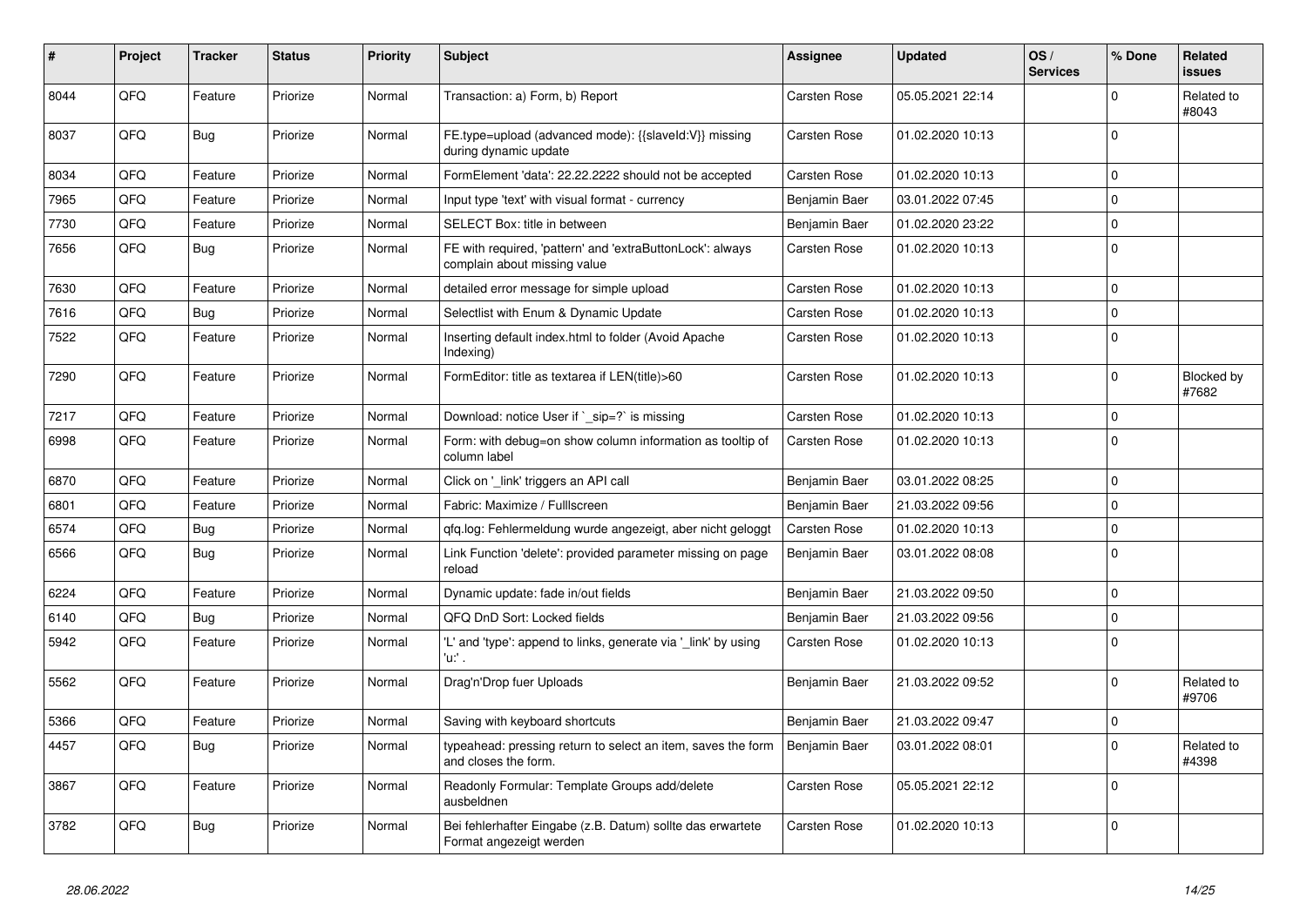| #     | Project | <b>Tracker</b> | <b>Status</b> | Priority | <b>Subject</b>                                                                                      | <b>Assignee</b>     | <b>Updated</b>   | OS/<br><b>Services</b> | % Done      | Related<br><b>issues</b>                                                                                                                                              |
|-------|---------|----------------|---------------|----------|-----------------------------------------------------------------------------------------------------|---------------------|------------------|------------------------|-------------|-----------------------------------------------------------------------------------------------------------------------------------------------------------------------|
| 2665  | QFQ     | <b>Bug</b>     | Priorize      | Normal   | Dynamic Update funktioniert nicht, wenn beim<br>entsprechenden FormElement eine size angegeben ist. | Benjamin Baer       | 03.01.2022 08:12 |                        | 30          |                                                                                                                                                                       |
| 12463 | QFQ     | <b>Bug</b>     | ToDo          | High     | QFQ Function: 'function' and 'sql' on same level - output of<br>sql is shown two times.             | Carsten Rose        | 15.12.2021 16:31 |                        | $\mathbf 0$ |                                                                                                                                                                       |
| 12395 | QFQ     | <b>Bug</b>     | ToDo          | High     | QFQ Function: Result two times shown                                                                | Carsten Rose        | 18.02.2022 08:59 |                        | $\pmb{0}$   |                                                                                                                                                                       |
| 7602  | QFQ     | Feature        | ToDo          | High     | Multi Select: with checkboxes                                                                       | Benjamin Baer       | 22.03.2022 09:07 |                        | $\mathbf 0$ |                                                                                                                                                                       |
| 14320 | QFQ     | Feature        | ToDo          | Normal   | Allow specific HTML Tags and Attributes: general, TinyMCE                                           | Enis Nuredini       | 17.06.2022 10:44 |                        | $\mathbf 0$ | Related to<br>#12664,<br>Related to<br>#12039,<br>Related to<br>#11702.<br>Related to<br>#7239,<br>Related to<br>#3708,<br>Related to<br>#3646.<br>Related to<br>#880 |
| 14303 | QFQ     | Bug            | ToDo          | Normal   | datetime broken with picker                                                                         | Enis Nuredini       | 17.06.2022 09:02 |                        | $\Omega$    | Related to<br>#12630                                                                                                                                                  |
| 13899 | QFQ     | <b>Bug</b>     | ToDo          | Normal   | Selenium: zum laufen bringen                                                                        | Enis Nuredini       | 25.03.2022 10:24 |                        | $\mathbf 0$ |                                                                                                                                                                       |
| 12262 | QFQ     | Feature        | ToDo          | Normal   | Form buttons on top: more customable                                                                | Enis Nuredini       | 17.06.2022 10:44 |                        | $\mathbf 0$ | Related to<br>#13945, Has<br>duplicate<br>#4046, Has<br>duplicate<br>#10080                                                                                           |
| 12508 | QFQ     | <b>Bug</b>     | In Progress   | High     | qfq Form: sendMail                                                                                  | Karin Niffeler      | 19.03.2022 17:48 |                        | $\mathbf 0$ |                                                                                                                                                                       |
| 14323 | QFQ     | <b>Bug</b>     | In Progress   | Normal   | Report: render=both single - no impact                                                              | Carsten Rose        | 19.06.2022 18:31 |                        | $\mathbf 0$ |                                                                                                                                                                       |
| 14175 | QFQ     | <b>Bug</b>     | In Progress   | Normal   | Opening a form with no QFQ Session cookie fails                                                     | Carsten Rose        | 03.06.2022 10:40 |                        | 0           |                                                                                                                                                                       |
| 12630 | QFQ     | Feature        | In Progress   | Normal   | Input: date[time]: min / max values                                                                 | Enis Nuredini       | 20.06.2022 18:31 |                        | $\Omega$    | Related to<br>#10096,<br>Related to<br>#14302,<br>Related to<br>#14303                                                                                                |
| 12439 | QFQ     | Feature        | In Progress   | Normal   | TinyMCE Paste from Word & Character Count/Limit                                                     | Carsten Rose        | 05.05.2021 22:15 |                        | $\mathbf 0$ |                                                                                                                                                                       |
| 11980 | QFQ     | Feature        | In Progress   | Normal   | protected verzeichnis MUSS geschützt werden                                                         | <b>Carsten Rose</b> | 07.09.2021 13:30 |                        | $\Omega$    |                                                                                                                                                                       |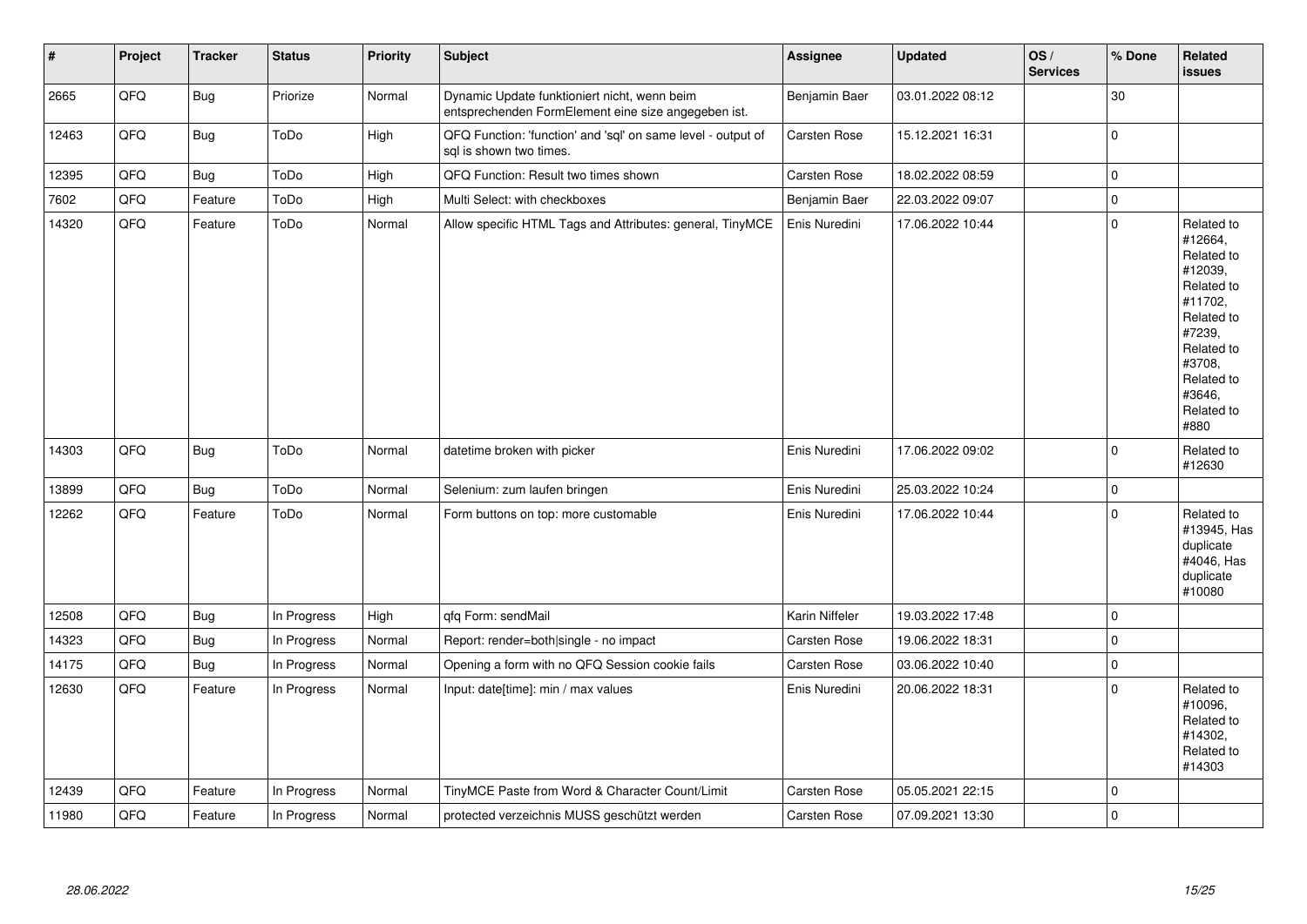| #     | Project | <b>Tracker</b> | <b>Status</b>              | <b>Priority</b> | <b>Subject</b>                                                         | <b>Assignee</b>     | <b>Updated</b>   | OS/<br><b>Services</b> | % Done      | Related<br>issues                                                                                                              |
|-------|---------|----------------|----------------------------|-----------------|------------------------------------------------------------------------|---------------------|------------------|------------------------|-------------|--------------------------------------------------------------------------------------------------------------------------------|
| 11517 | QFQ     | <b>Bug</b>     | In Progress                | Normal          | extraButtonInfo Broken for multiple FormElements                       | Carsten Rose        | 12.05.2022 13:12 |                        | $\mathbf 0$ | Related to<br>#7890,<br>Related to<br>#3811, Has<br>duplicate<br>#10905, Has<br>duplicate<br>#10553, Has<br>duplicate<br>#6779 |
| 11076 | QFQ     | Feature        | In Progress                | Normal          | SELECT  AS _websocket                                                  | <b>Carsten Rose</b> | 30.08.2020 17:49 |                        | $\pmb{0}$   |                                                                                                                                |
| 10661 | QFQ     | Bug            | In Progress                | Normal          | Typo3 Warnungen                                                        | Carsten Rose        | 07.09.2021 13:23 |                        | $\mathbf 0$ | Related to<br>#12440                                                                                                           |
| 10443 | QFQ     | Feature        | In Progress                | Normal          | Konzept_api / _live                                                    | Carsten Rose        | 07.05.2020 09:39 |                        | $\pmb{0}$   |                                                                                                                                |
| 6250  | QFQ     | Feature        | In Progress                | Normal          | Enhance layout: a) Subrecord, b) Subrecord-Title                       | Carsten Rose        | 01.02.2020 23:22 |                        | $\pmb{0}$   | Related to<br>#5391                                                                                                            |
| 5695  | QFQ     | Feature        | In Progress                | Normal          | Multiform                                                              | Carsten Rose        | 02.01.2021 18:38 |                        | $\pmb{0}$   |                                                                                                                                |
| 4194  | QFQ     | Feature        | In Progress                | Normal          | Bootstrap 4 ist jetzt offiziel                                         |                     | 03.05.2021 20:47 |                        | $\mathbf 0$ | Related to<br>#10114                                                                                                           |
| 10793 | QFQ     | Feature        | In Progress                | Normal          | Update NPM Packages                                                    | Carsten Rose        | 07.09.2021 13:25 |                        | 30          |                                                                                                                                |
| 9517  | QFQ     | Feature        | In Progress                | High            | Input multiple tags with typeahead                                     | Carsten Rose        | 03.05.2021 21:14 |                        | 40          | Related to<br>#10150                                                                                                           |
| 13330 | QFQ     | Feature        | In Progress                | Normal          | Multi Form: Upload                                                     | Carsten Rose        | 07.11.2021 12:40 |                        | 50          | Related to<br>#9706                                                                                                            |
| 12440 | QFQ     | Feature        | In Progress                | Normal          | Typo3 V10 upgrade (durchfuehren und testen)                            | Carsten Rose        | 21.03.2022 09:53 |                        | 50          | Related to<br>#12357,<br>Related to<br>#12067,<br>Related to<br>#10661                                                         |
| 9691  | QFQ     | Bug            | In Progress                | Normal          | Checkbox: dynamic update > readonly                                    | Carsten Rose        | 01.02.2020 23:22 |                        | 50          | Related to<br>#9834                                                                                                            |
| 9789  | QFQ     | <b>Bug</b>     | In Progress                | High            | Record Lock: release to early on 'leave page'                          | Carsten Rose        | 10.01.2022 09:25 |                        | 100         | Related to<br>#10081,<br>Related to<br>#9173,<br>Related to<br>#8702                                                           |
| 13566 | QFQ     | Feature        | Ready to sync<br>(develop) | Normal          | Delete config-example.qfq.php file                                     | Carsten Rose        | 23.12.2021 09:25 |                        | $\pmb{0}$   |                                                                                                                                |
| 11630 | QFQ     | <b>Bug</b>     | Feedback                   | High            | Bitte check ob CALL() in 20.11.0 noch so funktioniert wie in<br>20.4.1 | Enis Nuredini       | 28.05.2022 13:45 |                        | $\pmb{0}$   | Related to<br>#11325                                                                                                           |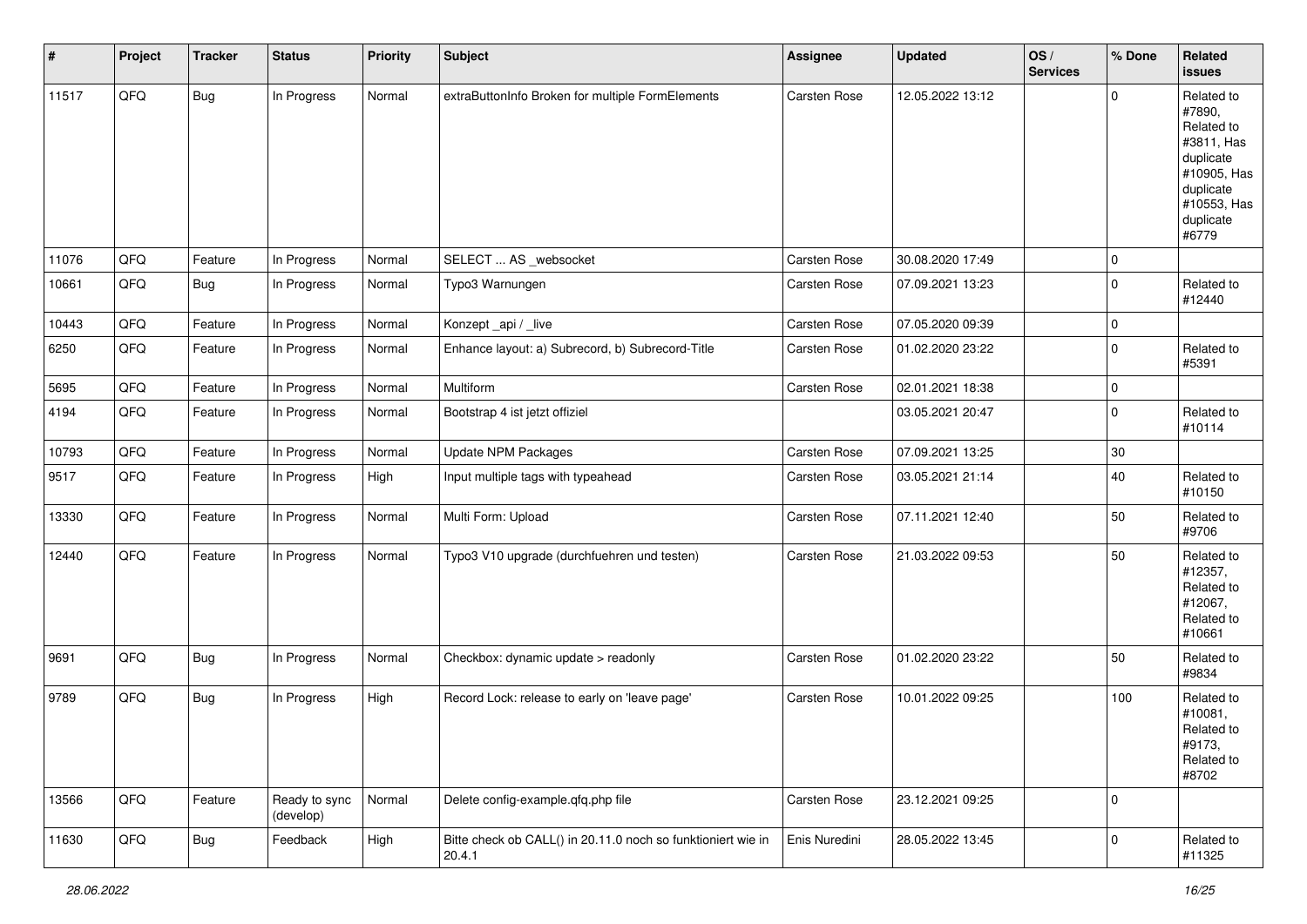| #     | Project | <b>Tracker</b> | <b>Status</b>     | <b>Priority</b> | Subject                                                                                      | <b>Assignee</b>   | <b>Updated</b>   | OS/<br><b>Services</b> | % Done      | <b>Related</b><br>issues                    |
|-------|---------|----------------|-------------------|-----------------|----------------------------------------------------------------------------------------------|-------------------|------------------|------------------------|-------------|---------------------------------------------|
| 9548  | QFQ     | Feature        | Feedback          | High            | FormElement: Pattern mismatch - optional report only on<br>focus lost                        | Benjamin Baer     | 03.05.2021 21:14 |                        | $\Omega$    |                                             |
| 9052  | QFQ     | Feature        | Feedback          | High            | Report: CodeMirror with SQL Syntax Highlight in FE                                           | Enis Nuredini     | 08.06.2022 10:25 |                        | $\mathbf 0$ |                                             |
| 13767 | QFQ     | Bug            | Feedback          | Normal          | date/time-picker: required shows up/down button orange                                       | Enis Nuredini     | 16.05.2022 23:16 |                        | $\Omega$    |                                             |
| 12546 | QFQ     | <b>Bug</b>     | Feedback          | Normal          | Branch 'Development' - Unit Tests mit dirty workaround<br>angepasst                          | Carsten Rose      | 19.03.2022 17:48 |                        | $\mathbf 0$ |                                             |
| 11347 | QFQ     | Bug            | Feedback          | Normal          | If Bedingungen funktionieren nicht korrekt                                                   | Christoph Fuchs   | 21.03.2021 20:37 |                        | 0           |                                             |
| 10782 | QFQ     | Feature        | Feedback          | Normal          | Tiny MCE: Image Upload                                                                       | Enis Nuredini     | 16.05.2022 23:16 |                        | $\mathbf 0$ | Related to<br>#12452                        |
| 10124 | QFQ     | Feature        | Feedback          | Normal          | qfq AAI-Login                                                                                | Karin Niffeler    | 07.05.2020 09:36 |                        | $\mathbf 0$ |                                             |
| 9898  | QFQ     | <b>Bug</b>     | Feedback          | Normal          | Formular trotz Timeout gespeichert                                                           | Benjamin Baer     | 01.02.2020 15:56 |                        | $\Omega$    |                                             |
| 9535  | QFQ     | <b>Bug</b>     | Feedback          | Normal          | Report:  AS '_vertical' - column to wide - vertical >> rot45,<br>rot90                       | Benjamin Baer     | 01.02.2020 15:56 |                        | $\Omega$    |                                             |
| 8316  | QFQ     | Bug            | Feedback          | Normal          | Documentation/Behaviour for Nested Queries and<br>Record-Store confusing                     | Nicola Chiapolini | 20.11.2019 09:14 |                        | $\mathbf 0$ |                                             |
| 5894  | QFQ     | Feature        | Feedback          | Normal          | Typeahead in Report: show/hide rows dynamically                                              | Carsten Rose      | 18.02.2022 08:50 |                        | $\Omega$    | Related to<br>#5893,<br>Related to<br>#5885 |
| 13572 | QFQ     | Feature        | Feedback          | Normal          | Form Load: misleading error message on trying to load non<br>existent primary record         | Enis Nuredini     | 16.05.2022 23:16 |                        | 100         |                                             |
| 12584 | QFQ     | Feature        | Feedback          | Normal          | T3 v10 migration script: replace alias-patterns (v11)                                        | Carsten Rose      | 28.05.2022 11:12 |                        | 100         |                                             |
| 880   | QFQ     | Feature        | Some day<br>maybe | Urgent          | Security: PHP, SQL Injection, XSS                                                            |                   | 03.05.2021 21:14 |                        | $\Omega$    | Related to<br>#14320                        |
| 4279  | QFQ     | <b>Bug</b>     | Some day<br>maybe | High            | config.linkVars lost                                                                         | Carsten Rose      | 03.05.2021 21:14 |                        | $\Omega$    |                                             |
| 4258  | QFQ     | Feature        | Some day<br>maybe | High            | <b>System Defaults: Forms</b>                                                                | Carsten Rose      | 03.05.2021 21:14 |                        | $\Omega$    |                                             |
| 3990  | QFQ     | Feature        | Some day<br>maybe | High            | custom class definition: add space automatically                                             | Carsten Rose      | 03.05.2021 21:14 |                        | $\mathbf 0$ |                                             |
| 3967  | QFQ     | Feature        | Some day<br>maybe | High            | Report: Checkbox, Radio, Dropdown, Input welches ohne<br>Submit funktioniert - 'Inline-Form' | Carsten Rose      | 03.05.2021 21:14 |                        | $\mathbf 0$ |                                             |
| 3848  | QFQ     | Feature        | Some day<br>maybe | High            | Antivirus check fuer Upload files in qfq?                                                    | Carsten Rose      | 03.05.2021 21:14 |                        | $\pmb{0}$   | Related to<br>#4131                         |
| 3570  | QFQ     | Bug            | Some day<br>maybe | High            | Formular mit prmitnew permitEdit=Always wird nicht<br>aufgerufen (ist leer)                  | Carsten Rose      | 03.05.2021 21:14 |                        | 0           |                                             |
| 3109  | QFQ     | Bug            | Some day<br>maybe | High            | RealUrl: Links werden nicht korrekt gerendert                                                | Carsten Rose      | 03.05.2021 21:14 |                        | $\pmb{0}$   |                                             |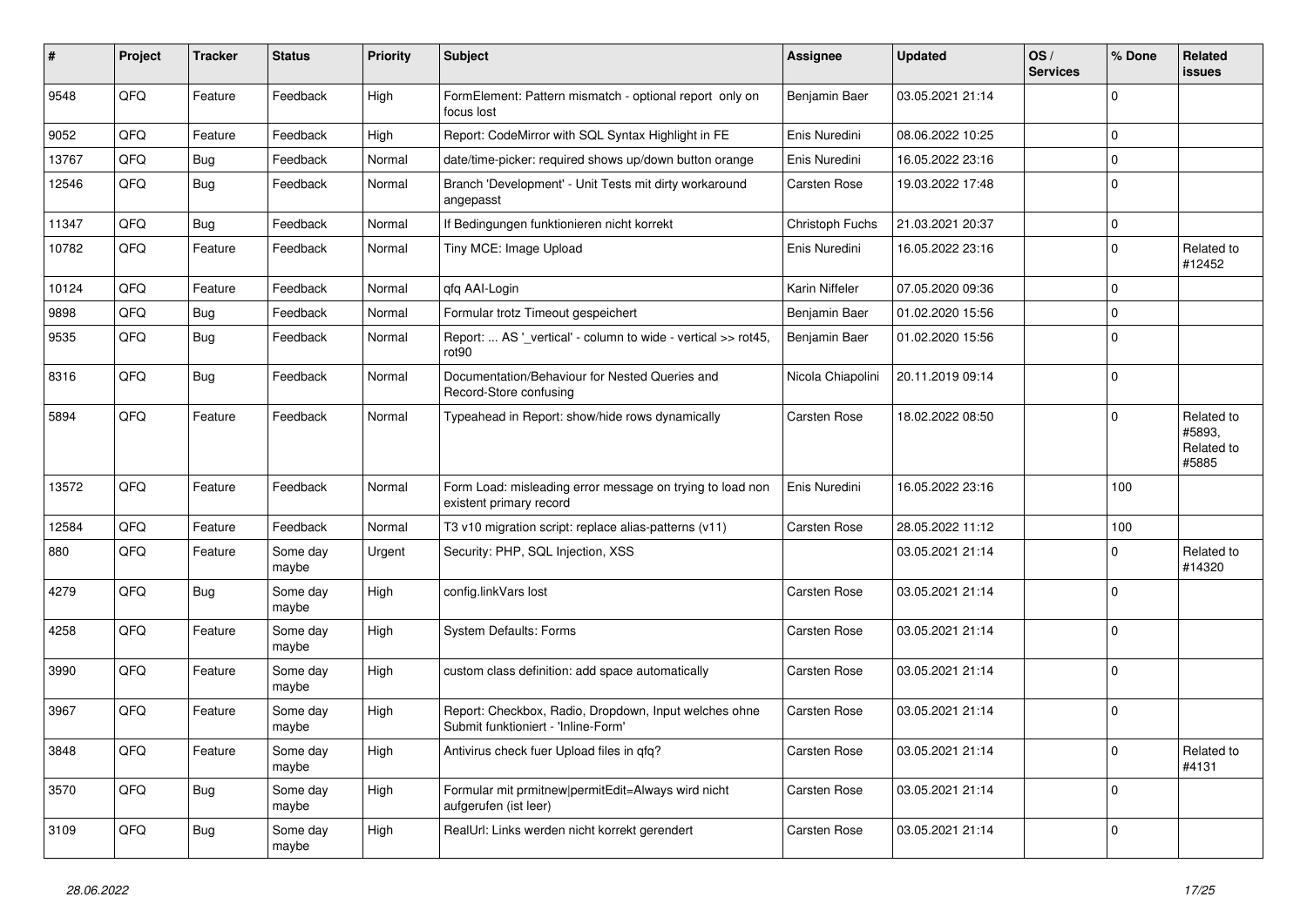| #     | Project | <b>Tracker</b> | <b>Status</b>     | <b>Priority</b> | <b>Subject</b>                                                                                         | <b>Assignee</b> | <b>Updated</b>   | OS/<br><b>Services</b> | % Done      | Related<br>issues                                                     |
|-------|---------|----------------|-------------------|-----------------|--------------------------------------------------------------------------------------------------------|-----------------|------------------|------------------------|-------------|-----------------------------------------------------------------------|
| 3061  | QFQ     | Bug            | Some day<br>maybe | High            | winstitute: mysql connection durcheinander - nmhp17<br>(ag7)/QFQ arbeitet mit DB/Tabellen von biostat. | Carsten Rose    | 03.05.2021 21:14 |                        | $\mathbf 0$ |                                                                       |
| 13608 | QFQ     | Feature        | Some day<br>maybe | Normal          | Automatic Browser Language Redirect                                                                    | Enis Nuredini   | 17.06.2022 08:35 |                        | $\mathbf 0$ |                                                                       |
| 12611 | QFQ     | Feature        | Some day<br>maybe | Normal          | Refactoring: Bootstrap with Lazy Loading                                                               | Carsten Rose    | 08.06.2022 10:37 |                        | $\mathbf 0$ | Related to<br>#12490,<br>Related to<br>#10013,<br>Related to<br>#7732 |
| 12337 | QFQ     | Feature        | Some day<br>maybe | Normal          | Database.php: better caching                                                                           | Carsten Rose    | 16.09.2021 15:10 |                        | $\mathbf 0$ |                                                                       |
| 12315 | QFQ     | Feature        | Some day<br>maybe | Normal          | Form History (Diffs) / Backups                                                                         | Carsten Rose    | 16.09.2021 15:10 |                        | $\mathbf 0$ |                                                                       |
| 11323 | QFQ     | Feature        | Some day<br>maybe | Normal          | Report Frontend Editor Modal + Codemirror                                                              | Carsten Rose    | 16.09.2021 15:10 |                        | $\pmb{0}$   | Related to<br>#11036                                                  |
| 11322 | QFQ     | Feature        | Some day<br>maybe | Normal          | Form Element JSON - (multiline parameter field)                                                        | Carsten Rose    | 16.09.2021 15:10 |                        | $\mathbf 0$ |                                                                       |
| 11217 | QFQ     | Feature        | Some day<br>maybe | Normal          | <b>Extend Script Functionality</b>                                                                     | Carsten Rose    | 16.09.2021 15:10 |                        | $\mathbf 0$ |                                                                       |
| 11036 | QFQ     | Feature        | Some day<br>maybe | Normal          | inline report editor permissions                                                                       | Carsten Rose    | 16.09.2021 15:09 |                        | $\mathbf 0$ | Related to<br>#11323                                                  |
| 10745 | QFQ     | Feature        | Some day<br>maybe | Normal          | <b>Tablesorter Excel Export</b>                                                                        | Carsten Rose    | 16.09.2021 15:09 |                        | $\mathbf 0$ |                                                                       |
| 10738 | QFQ     | Feature        | Some day<br>maybe | Normal          | CORS headers for external API requests                                                                 |                 | 10.06.2020 14:00 |                        | $\mathbf 0$ |                                                                       |
| 10716 | QFQ     | Feature        | Some day<br>maybe | Normal          | Business Logic mit Externen Skripten                                                                   | Carsten Rose    | 16.09.2021 15:10 |                        | 0           | Related to<br>#10713,<br>Related to<br>#8217                          |
| 10116 | QFQ     | Feature        | Some day<br>maybe | Normal          | TypeAhead: Tag - show inside 'input' element                                                           | Carsten Rose    | 16.09.2021 15:09 |                        | $\mathbf 0$ |                                                                       |
| 10095 | QFQ     | Feature        | Some day<br>maybe | Normal          | Generic Gitlab Integration into QFQ                                                                    | Carsten Rose    | 16.09.2021 15:10 |                        | $\mathbf 0$ |                                                                       |
| 10013 | QFQ     | Feature        | Some day<br>maybe | Normal          | FE.typ=editor: CodeMirror                                                                              | Carsten Rose    | 08.06.2022 10:37 |                        | $\mathbf 0$ | Related to<br>#12611,<br>Related to<br>#12490,<br>Related to<br>#7732 |
| 9704  | QFO     | Feature        | Some day<br>maybe | Normal          | Thumbnails Generieren beim Splitten von PDF Files                                                      | Carsten Rose    | 11.12.2019 16:01 |                        | $\pmb{0}$   |                                                                       |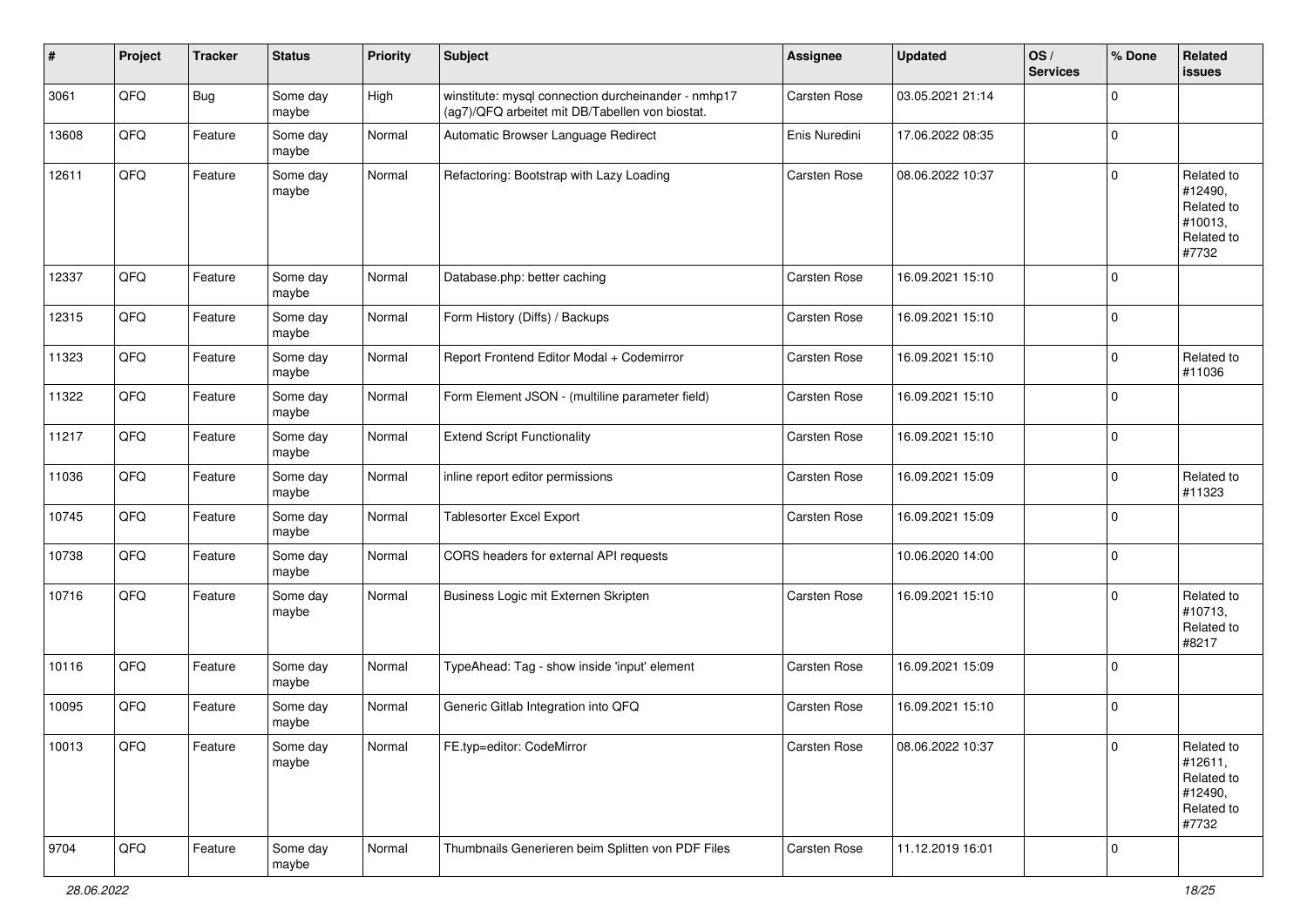| ∦    | Project | <b>Tracker</b> | <b>Status</b>     | <b>Priority</b> | Subject                                                                  | <b>Assignee</b> | <b>Updated</b>   | OS/<br><b>Services</b> | % Done       | Related<br><b>issues</b>                                               |
|------|---------|----------------|-------------------|-----------------|--------------------------------------------------------------------------|-----------------|------------------|------------------------|--------------|------------------------------------------------------------------------|
| 9669 | QFQ     | <b>Bug</b>     | Some day<br>maybe | Normal          | Checkbox / Template Group: radio/checkbox visible broken<br>after 'add'  | Carsten Rose    | 16.06.2021 13:47 |                        | $\Omega$     | Related to<br>#8091                                                    |
| 9579 | QFQ     | Feature        | Some day<br>maybe | Normal          | Multiform with Process Row                                               | Carsten Rose    | 11.12.2019 16:01 |                        | $\mathbf 0$  |                                                                        |
| 9281 | QFQ     | Bug            | Some day<br>maybe | Normal          | Allow STRICT_TRANS_TABLES                                                | Carsten Rose    | 02.01.2021 18:43 |                        | $\Omega$     |                                                                        |
| 9130 | QFQ     | Feature        | Some day<br>maybe | Normal          | tablesorter: Automatic Row numbering / Zeilenummer                       | Benjamin Baer   | 01.02.2020 23:22 |                        | $\mathbf 0$  |                                                                        |
| 9126 | QFQ     | Bug            | Some day<br>maybe | Normal          | hidden Form elements are present in page source                          |                 | 02.01.2021 18:41 |                        | $\mathbf 0$  |                                                                        |
| 9024 | QFQ     | <b>Bug</b>     | Some day<br>maybe | Normal          | QFQ Einarbeitung                                                         |                 | 01.02.2020 15:56 |                        | $\mathbf 0$  |                                                                        |
| 9020 | QFQ     | <b>Bug</b>     | Some day<br>maybe | Normal          | radio mit buttonClass und dynamicUpdate lassen sich nicht<br>kombinieren |                 | 11.12.2019 16:01 |                        | $\mathbf 0$  |                                                                        |
| 8894 | QFQ     | Feature        | Some day<br>maybe | Normal          | Documentation Tags Usable in QFQ Application                             | Carsten Rose    | 11.12.2019 16:01 |                        | $\mathbf 0$  |                                                                        |
| 8892 | QFQ     | Feature        | Some day<br>maybe | Normal          | Display and Edit SQL Comments in Form Editor                             | Carsten Rose    | 11.12.2019 16:01 |                        | $\mathbf 0$  |                                                                        |
| 8586 | QFQ     | Feature        | Some day<br>maybe | Normal          | QFQ: Enhance Error message for 'record not found'                        | Carsten Rose    | 16.09.2021 15:10 |                        | $\mathbf 0$  |                                                                        |
| 8520 | QFQ     | Feature        | Some day<br>maybe | Normal          | Bring QFQ to Composer                                                    | Carsten Rose    | 16.09.2021 15:10 |                        | $\mathbf 0$  |                                                                        |
| 8106 | QFQ     | <b>Bug</b>     | Some day<br>maybe | Normal          | Dynamic Update: Feld kann nicht auf empty zurückgesetzt<br>werden        | Carsten Rose    | 11.12.2019 16:01 |                        | $\mathbf 0$  |                                                                        |
| 8101 | QFQ     | Feature        | Some day<br>maybe | Normal          | Password hash: support further hashing methods                           | Carsten Rose    | 16.09.2021 15:10 |                        | $\mathbf 0$  |                                                                        |
| 8056 | QFQ     | Feature        | Some day<br>maybe | Normal          | Termin Organisation (Reservation)                                        |                 | 01.02.2020 23:19 |                        | $\mathbf 0$  | Related to<br>#8658                                                    |
| 7921 | QFQ     | Feature        | Some day<br>maybe | Normal          | Rest API Export: URL kuerzer machen                                      |                 | 01.02.2020 23:19 |                        | $\mathbf{0}$ |                                                                        |
| 7732 | QFQ     | Feature        | Some day<br>maybe | Normal          | Javascript: Lazy Loading der add on libs                                 | Benjamin Baer   | 08.06.2022 10:38 |                        | $\mathbf 0$  | Related to<br>#12611,<br>Related to<br>#12490,<br>Related to<br>#10013 |
| 7453 | QFQ     | Feature        | Some day<br>maybe | Normal          | import / export forms QFQ                                                | Carsten Rose    | 16.09.2021 15:10 |                        | $\mathbf{0}$ |                                                                        |
| 7452 | QFG     | Feature        | Some day<br>maybe | Normal          | automate deployment new QFQ version                                      | Carsten Rose    | 16.09.2021 15:10 |                        | $\mathbf 0$  |                                                                        |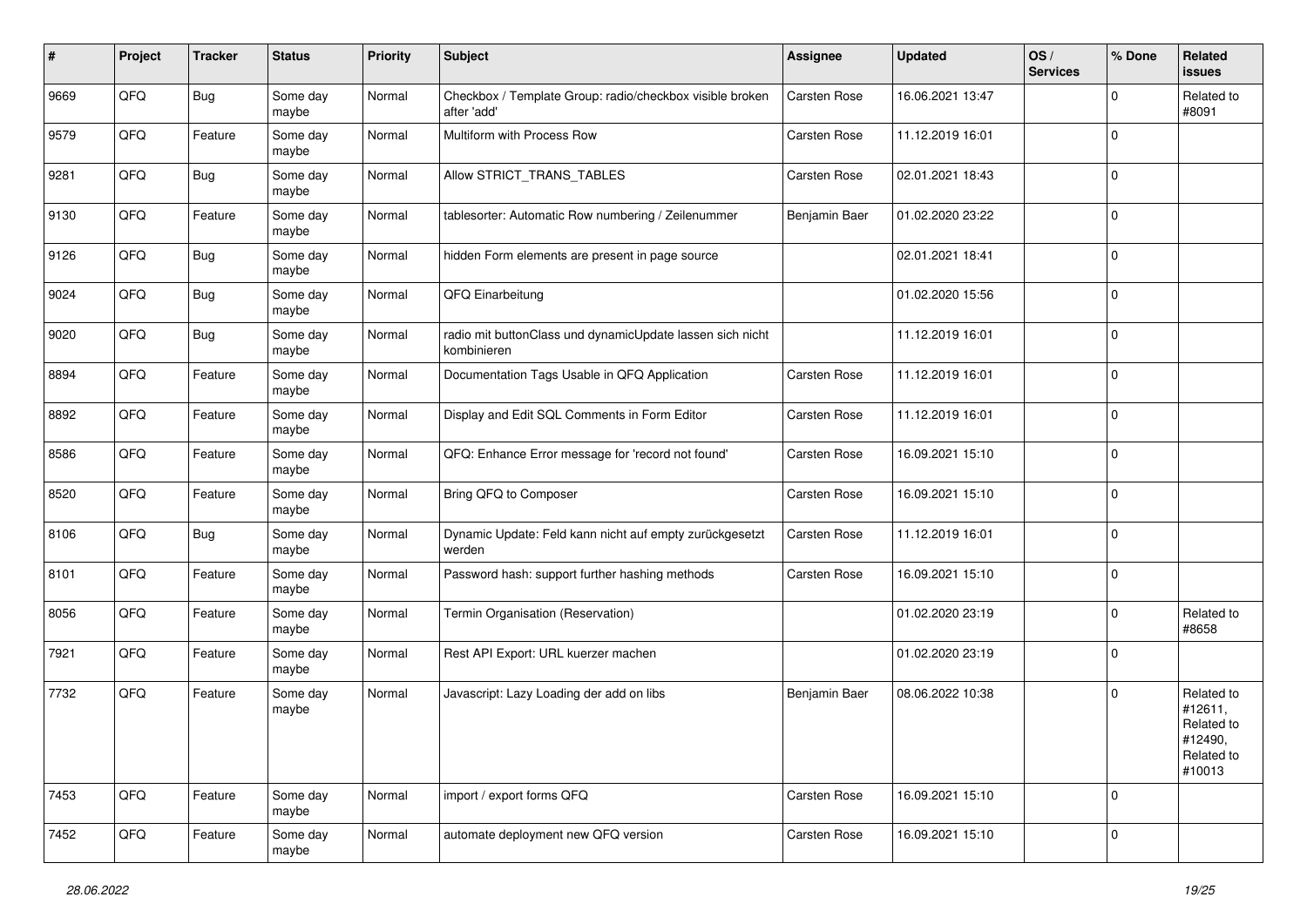| #    | Project | <b>Tracker</b> | <b>Status</b>     | <b>Priority</b> | Subject                                                                                        | Assignee      | <b>Updated</b>   | OS/<br><b>Services</b> | % Done      | Related<br><b>issues</b> |
|------|---------|----------------|-------------------|-----------------|------------------------------------------------------------------------------------------------|---------------|------------------|------------------------|-------------|--------------------------|
| 7402 | QFQ     | <b>Bug</b>     | Some day<br>maybe | Normal          | thumbnail cache: outdated picture when permission denied<br>and permission resolved.           |               | 01.02.2020 23:20 |                        | $\Omega$    |                          |
| 7336 | QFQ     | Feature        | Some day<br>maybe | Normal          | PDF Upload: disallow PDFs with specific Meta information                                       | Carsten Rose  | 11.12.2019 16:01 |                        | $\Omega$    |                          |
| 7281 | QFQ     | Bug            | Some day<br>maybe | Normal          | Subrecords: on large screen separator line too short                                           |               | 01.02.2020 23:19 |                        | $\mathbf 0$ |                          |
| 7278 | QFQ     | Feature        | Some day<br>maybe | Normal          | Form: Wert vordefinieren der immer gesetzt wird                                                |               | 02.05.2021 09:27 |                        | $\mathbf 0$ |                          |
| 7229 | QFQ     | Feature        | Some day<br>maybe | Normal          | New FormElement.type: Button                                                                   |               | 01.02.2021 12:32 |                        | $\Omega$    |                          |
| 7108 | QFQ     | Feature        | Some day<br>maybe | Normal          | <b>QFQ Wrap Elements</b>                                                                       |               | 11.12.2019 16:01 |                        | $\mathbf 0$ |                          |
| 7107 | QFQ     | Feature        | Some day<br>maybe | Normal          | Showcase Registration Tool: Anmeldung / Administration :<br>Liste Anmeldungen / Emaileinaldung | Carsten Rose  | 11.12.2019 16:01 |                        | $\mathbf 0$ |                          |
| 7106 | QFQ     | Feature        | Some day<br>maybe | Normal          | Beispiel Nummerierung von Rows in Report                                                       |               | 11.12.2019 16:01 |                        | $\mathbf 0$ |                          |
| 7105 | QFQ     | Feature        | Some day<br>maybe | Normal          | Beispiel wie man in einer zweiten Tabelle speichert.                                           |               | 11.12.2019 16:01 |                        | $\Omega$    |                          |
| 7104 | QFQ     | Feature        | Some day<br>maybe | Normal          | Manual: hint about escaping if '\r' appears in mail body                                       |               | 11.12.2019 16:01 |                        | $\mathbf 0$ |                          |
| 7101 | QFQ     | <b>Bug</b>     | Some day<br>maybe | Normal          | 'form' in SIP and 'report' - breaks                                                            |               | 01.02.2020 23:20 |                        | $\mathbf 0$ |                          |
| 7100 | QFQ     | Feature        | Some day<br>maybe | Normal          | Download: log access, max downloads, time limit                                                |               | 01.02.2020 23:19 |                        | $\mathbf 0$ |                          |
| 6992 | QFQ     | Feature        | Some day<br>maybe | Normal          | DB exception: Syntax Highlight                                                                 |               | 11.12.2019 16:01 |                        | $\mathbf 0$ | Related to<br>#5450      |
| 6972 | QFQ     | Feature        | Some day<br>maybe | Normal          | Fabric Clipboard / cross browser tab                                                           | Benjamin Baer | 01.02.2020 23:21 |                        | $\mathbf 0$ |                          |
| 6970 | QFQ     | Feature        | Some day<br>maybe | Normal          | tablesorter: default fuer 'sortReset' aendern von 'Ctrl' zu 'Alt'                              | Benjamin Baer | 01.02.2020 23:21 |                        | $\Omega$    |                          |
| 6715 | QFQ     | Feature        | Some day<br>maybe | Normal          | Code-Refactoring: dbArray vereinheitlichen                                                     | Carsten Rose  | 11.12.2019 16:02 |                        | $\mathbf 0$ |                          |
| 6704 | QFQ     | Feature        | Some day<br>maybe | Normal          | Upload Mode: Bilder in Notizen rechts sollen aktuellen<br>Upload repräsentieren.               |               | 01.02.2020 23:19 |                        | $\Omega$    | Related to<br>#3264      |
| 6515 | QFQ     | Feature        | Some day<br>maybe | Normal          | Formular: Felder dynamisch ein/ausblenden                                                      |               | 11.12.2019 16:02 |                        | $\mathbf 0$ |                          |
| 6299 | QFQ     | Feature        | Some day<br>maybe | Normal          | Attack detection: log table with invalid SIP access                                            |               | 11.12.2019 16:02 |                        | $\Omega$    | Related to<br>#3947      |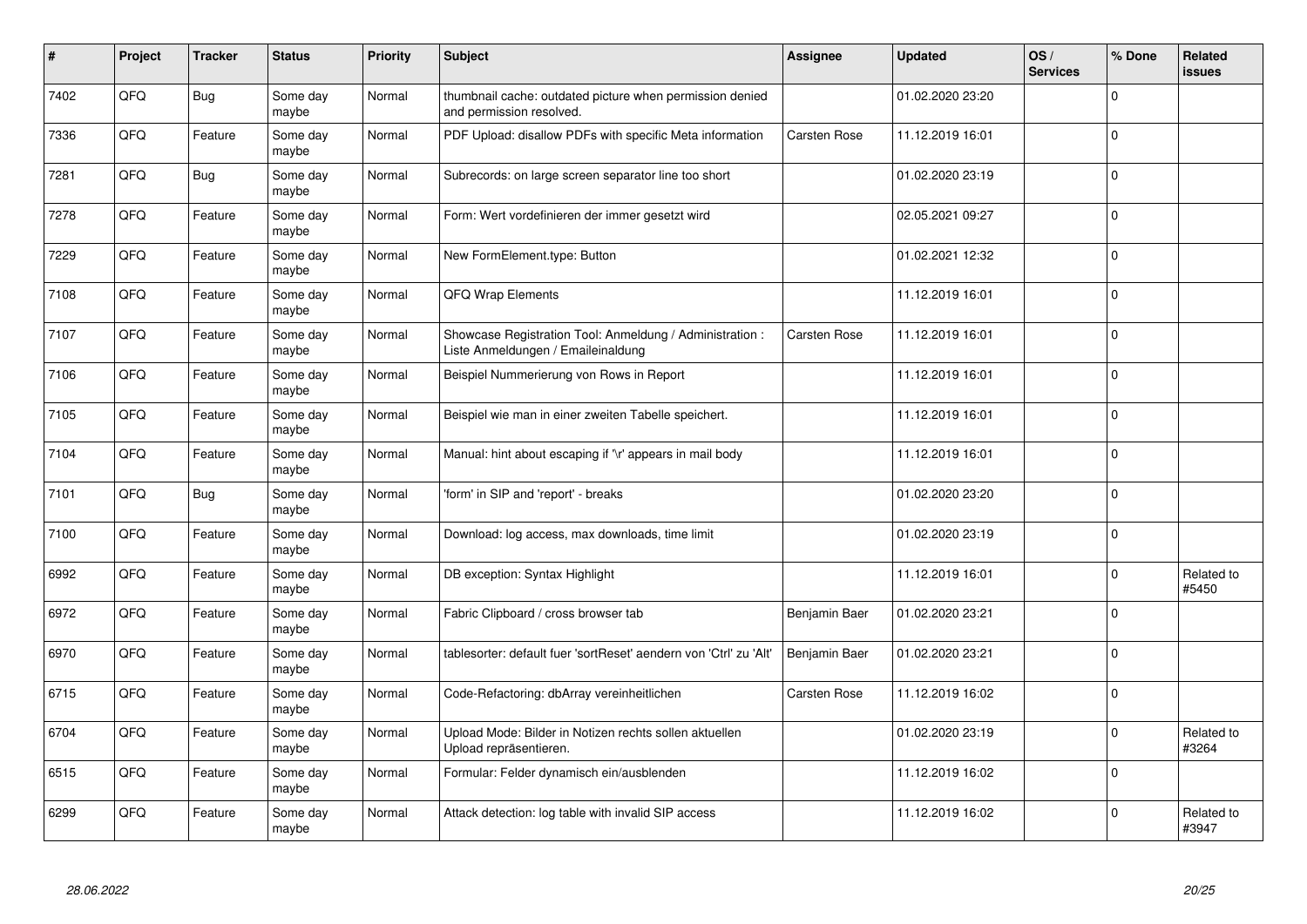| #    | Project | <b>Tracker</b> | <b>Status</b>     | <b>Priority</b> | <b>Subject</b>                                                                    | <b>Assignee</b> | <b>Updated</b>   | OS/<br><b>Services</b> | % Done       | Related<br><b>issues</b>                    |
|------|---------|----------------|-------------------|-----------------|-----------------------------------------------------------------------------------|-----------------|------------------|------------------------|--------------|---------------------------------------------|
| 6288 | QFQ     | Feature        | Some day<br>maybe | Normal          | Best Practice: Erklaeren wie man ein Formular ganz in<br>'weiss' erstellen kann   |                 | 11.12.2019 16:02 |                        | $\mathbf 0$  |                                             |
| 6084 | QFQ     | Feature        | Some day<br>maybe | Normal          | New escape type: 'D' - convert date                                               |                 | 01.02.2020 23:19 |                        | $\mathbf 0$  |                                             |
| 6083 | QFQ     | Feature        | Some day<br>maybe | Normal          | Dynamic Update: Value Check via SQL                                               |                 | 11.12.2019 16:02 |                        | $\Omega$     |                                             |
| 5991 | QFQ     | <b>Bug</b>     | Some day<br>maybe | Normal          | URLs with ' ' or long parameter are problematic                                   | Carsten Rose    | 01.02.2020 23:19 |                        | $\mathbf 0$  |                                             |
| 5983 | QFQ     | Feature        | Some day<br>maybe | Normal          | Form Submit (save & update): normalize date/-time FE                              | Carsten Rose    | 01.02.2020 23:19 |                        | $\mathbf{0}$ |                                             |
| 5923 | QFQ     | Feature        | Some day<br>maybe | Normal          | fillStoreSystemBySqlLate                                                          |                 | 01.02.2020 23:19 |                        | $\Omega$     |                                             |
| 5895 | QFQ     | Feature        | Some day<br>maybe | Normal          | Tutorial: List of all QFQ Features                                                |                 | 01.02.2020 23:19 |                        | $\mathbf 0$  |                                             |
| 5893 | QFQ     | Feature        | Some day<br>maybe | Normal          | Edit on double-click                                                              |                 | 01.02.2020 23:19 |                        | $\mathbf 0$  | Related to<br>#5894                         |
| 5892 | QFQ     | Feature        | Some day<br>maybe | Normal          | QFQ should use T3 API to manipulate FE GROUP<br>membership                        |                 | 01.02.2020 23:20 |                        | $\mathbf{0}$ |                                             |
| 5877 | QFQ     | <b>Bug</b>     | Some day<br>maybe | Normal          | FE.type=note:bsColumn strange behaviour                                           |                 | 01.02.2020 23:19 |                        | $\mathbf 0$  |                                             |
| 5852 | QFQ     | Feature        | Some day<br>maybe | Normal          | Logging: mail.log / sql.log - im FE anzeigen und via AJAX<br>aktualisieren        | Carsten Rose    | 01.02.2020 23:19 |                        | $\mathbf 0$  | Related to<br>#5885                         |
| 5851 | QFQ     | Feature        | Some day<br>maybe | Normal          | Queue System implementieren: MQTT, RabbitMQ                                       |                 | 01.02.2020 23:20 |                        | $\mathbf{0}$ | Related to<br>#5715                         |
| 5850 | QFQ     | Feature        | Some day<br>maybe | Normal          | Deployment: In QFQ Doc best practice fuer zeitgemaesses<br>Deployment beschreiben |                 | 01.02.2020 23:20 |                        | $\mathbf 0$  |                                             |
| 5805 | QFQ     | Feature        | Some day<br>maybe | Normal          | TypeAHead SQL value instead of key stored                                         |                 | 01.02.2020 23:19 |                        | $\mathbf 0$  | Related to<br>#5444                         |
| 5783 | QFQ     | Feature        | Some day<br>maybe | Normal          | <b>BPMN View/Edit</b>                                                             |                 | 11.12.2019 16:02 |                        | $\mathbf{0}$ |                                             |
| 5768 | QFQ     | Bug            | Some day<br>maybe | Normal          | '{{pageLanguage:T}}' missing if QFQ is called via api                             | Carsten Rose    | 01.02.2020 23:19 |                        | $\mathbf 0$  |                                             |
| 5706 | QFQ     | Bug            | Some day<br>maybe | Normal          | upload: fileDestination needs to be sanatized                                     | Carsten Rose    | 01.02.2020 23:19 |                        | $\mathbf{0}$ |                                             |
| 5665 | QFQ     | Feature        | Some day<br>maybe | Normal          | Versuch das '{{!' nicht mehr noetig ist.                                          | Carsten Rose    | 01.02.2020 23:20 |                        | $\mathbf 0$  | Related to<br>#7432,<br>Related to<br>#7434 |
| 5579 | QFQ     | Feature        | Some day<br>maybe | Normal          | Enhance Doc / Presentation: variable type 'link column type'                      | Carsten Rose    | 01.02.2020 23:19 |                        | $\mathbf 0$  |                                             |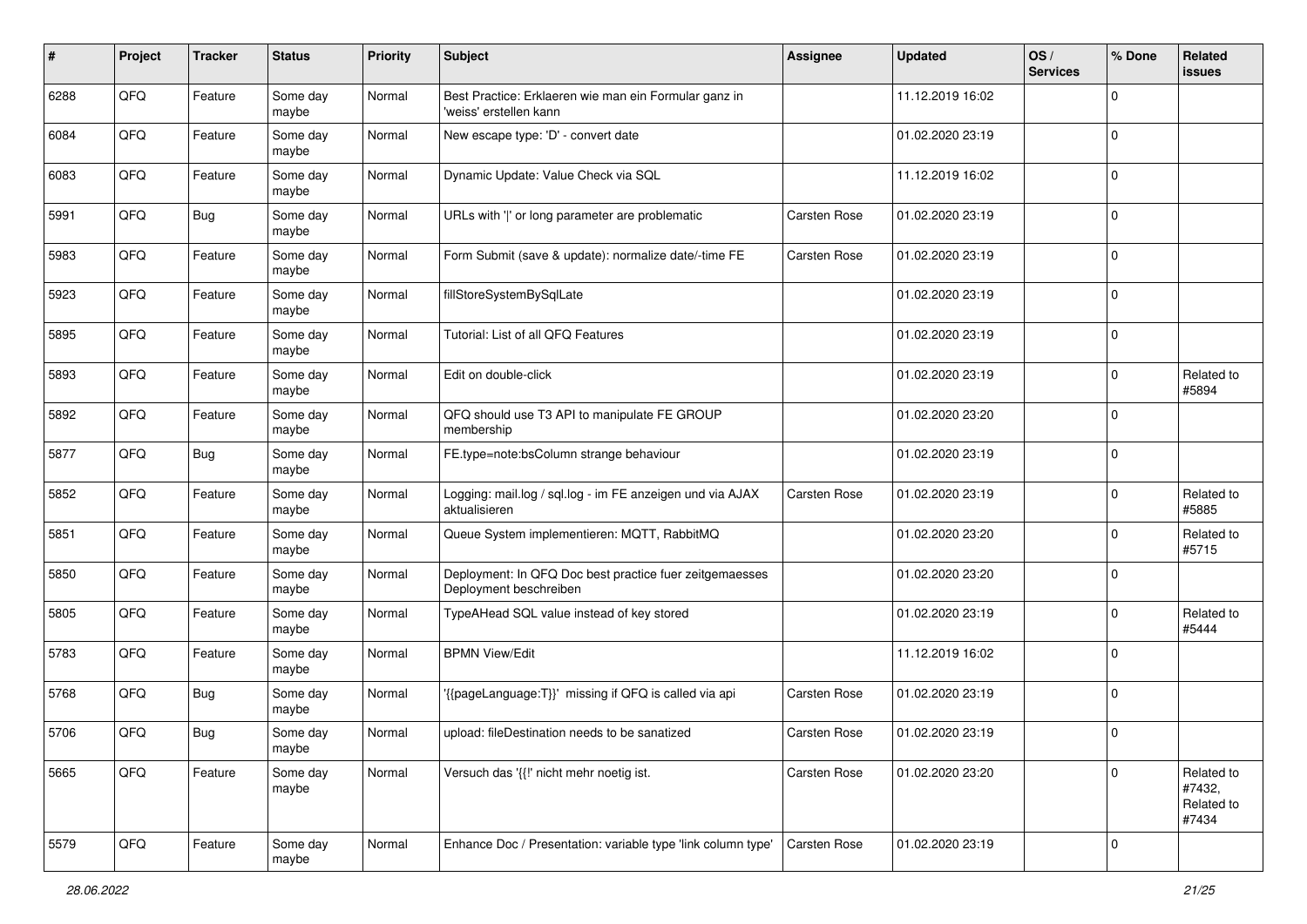| #    | Project | <b>Tracker</b> | <b>Status</b>     | <b>Priority</b> | <b>Subject</b>                                                                                                       | Assignee      | <b>Updated</b>   | OS/<br><b>Services</b> | % Done       | Related<br><b>issues</b> |
|------|---------|----------------|-------------------|-----------------|----------------------------------------------------------------------------------------------------------------------|---------------|------------------|------------------------|--------------|--------------------------|
| 5557 | QFQ     | Bug            | Some day<br>maybe | Normal          | Form load: STORE_RECORD filled, but should be empty                                                                  | Carsten Rose  | 01.02.2020 23:19 |                        | $\Omega$     |                          |
| 5548 | QFQ     | Feature        | Some day<br>maybe | Normal          | 801 Textfiles/Scriptfiles als Thumbnail                                                                              | Carsten Rose  | 07.03.2022 16:26 |                        | $\Omega$     |                          |
| 5480 | QFQ     | Feature        | Some day<br>maybe | Normal          | QFQ: Dokumentation mit Screenshots versehen                                                                          | Carsten Rose  | 01.02.2020 23:20 |                        | $\pmb{0}$    | Related to<br>#9879      |
| 5455 | QFQ     | Feature        | Some day<br>maybe | Normal          | Mail Redirects grld abhaengig                                                                                        |               | 01.02.2020 23:20 |                        | $\Omega$     |                          |
| 5452 | QFQ     | Feature        | Some day<br>maybe | Normal          | Thumbnails from PDF: bad quality                                                                                     |               | 01.02.2020 23:20 |                        | $\mathbf 0$  |                          |
| 5428 | QFQ     | Feature        | Some dav<br>maybe | Normal          | secure thumbnail: late render on access.                                                                             | Carsten Rose  | 01.02.2020 23:20 |                        | $\pmb{0}$    |                          |
| 5389 | QFQ     | Feature        | Some day<br>maybe | Normal          | QFQ Design: Multline label / note                                                                                    | Benjamin Baer | 01.02.2020 23:19 |                        | $\mathbf 0$  |                          |
| 5342 | QFQ     | Feature        | Some day<br>maybe | Normal          | link - with HTML Attributes                                                                                          |               | 01.02.2020 23:20 |                        | $\Omega$     | Related to<br>#14077     |
| 5160 | QFQ     | Feature        | Some day<br>maybe | Normal          | QFQ collaborative / together.js, ShareJS, y-js, collaborative,                                                       |               | 11.12.2019 16:02 |                        | $\mathbf 0$  |                          |
| 5132 | QFQ     | Feature        | Some day<br>maybe | Normal          | Error Message sendmail missing attachment: more details                                                              | Carsten Rose  | 01.02.2020 23:19 |                        | $\mathbf{0}$ |                          |
| 5129 | QFQ     | Feature        | Some day<br>maybe | Normal          | Reports: SQL fuer x Achse und y Achse                                                                                |               | 11.12.2019 16:02 |                        | $\pmb{0}$    |                          |
| 5024 | QFQ     | Feature        | Some day<br>maybe | Normal          | Fabric: Generate PDF with edits                                                                                      | Benjamin Baer | 01.02.2020 23:20 |                        | $\Omega$     | Related to<br>#10704     |
| 5021 | QFQ     | Bug            | Some day<br>maybe | Normal          | FE.typ=extra - during save displays error 'datum2' already<br>filled in STORE_SIP - the value is stored nevertheless | Carsten Rose  | 01.02.2020 23:19 |                        | $\mathbf 0$  | Related to<br>#3875      |
| 4974 | QFQ     | Feature        | Some day<br>maybe | Normal          | Long polling - inform all listening clients of changes                                                               |               | 11.12.2019 16:02 |                        | $\pmb{0}$    |                          |
| 4956 | QFQ     | Feature        | Some day<br>maybe | Normal          | Sendmail: Benutzerdefinierte Headers                                                                                 | Carsten Rose  | 11.12.2019 16:02 |                        | $\Omega$     |                          |
| 4872 | QFQ     | Feature        | Some day<br>maybe | Normal          | Fields of Typo3 page available in STORE TYPO3                                                                        | Carsten Rose  | 01.02.2020 23:19 |                        | $\mathbf 0$  |                          |
| 4869 | QFQ     | Feature        | Some day<br>maybe | Normal          | Dynamic Update (show, hide, readonly?, required?) for<br><b>Template Group Elements</b>                              | Carsten Rose  | 01.02.2020 23:19 |                        | $\pmb{0}$    | Related to<br>#4865      |
| 4839 | QFQ     | Feature        | Some day<br>maybe | Normal          | gfg-handle in <head> Abschnitt</head>                                                                                | Carsten Rose  | 11.12.2019 16:02 |                        | $\mathbf 0$  |                          |
| 4816 | QFQ     | Feature        | Some day<br>maybe | Normal          | Templates for QFQ Reports (Tables, Radios, )                                                                         |               | 01.02.2020 23:20 |                        | $\Omega$     |                          |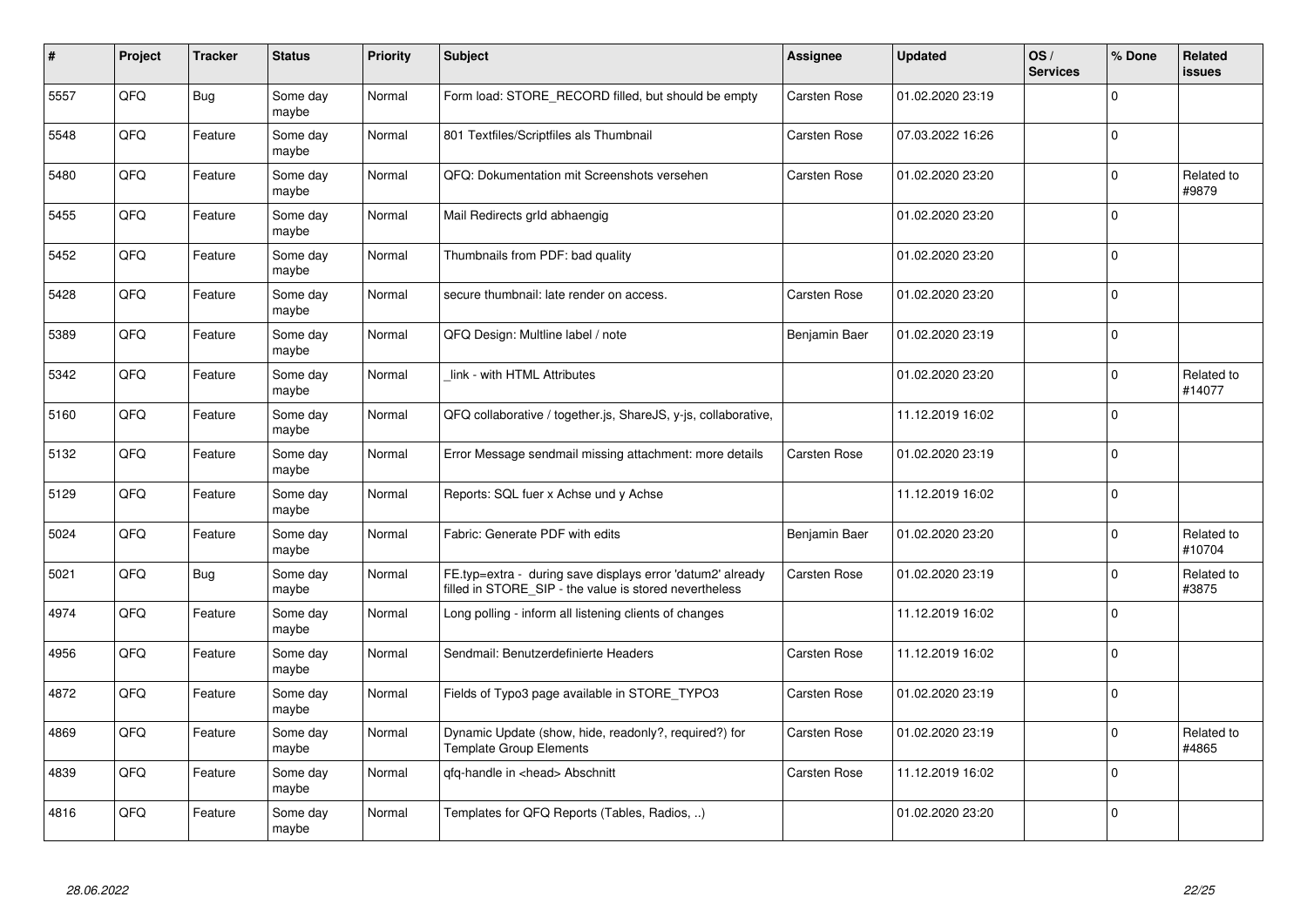| #    | Project | <b>Tracker</b> | <b>Status</b>     | <b>Priority</b> | <b>Subject</b>                                                                                                                                                | <b>Assignee</b> | <b>Updated</b>   | OS/<br><b>Services</b> | % Done      | Related<br><b>issues</b>                       |
|------|---------|----------------|-------------------|-----------------|---------------------------------------------------------------------------------------------------------------------------------------------------------------|-----------------|------------------|------------------------|-------------|------------------------------------------------|
| 4771 | QFQ     | Bug            | Some day<br>maybe | Normal          | qfq: select-down-values empty after save (edit-form for<br>program administrators)                                                                            | Carsten Rose    | 01.02.2020 23:20 |                        | $\Omega$    | Related to<br>#4549, Has<br>duplicate<br>#4282 |
| 4757 | QFQ     | Feature        | Some day<br>maybe | Normal          | Test subrecord: download links ok? Links ok?                                                                                                                  | Carsten Rose    | 01.02.2020 23:20 |                        | $\Omega$    |                                                |
| 4719 | QFQ     | Feature        | Some day<br>maybe | Normal          | Custom Message in Client in case of 'Browser tab close,<br>modification will be lost'                                                                         |                 | 01.02.2020 23:20 |                        | $\Omega$    |                                                |
| 4659 | QFQ     | Bug            | Some day<br>maybe | Normal          | infoButtonExtra                                                                                                                                               | Carsten Rose    | 01.02.2020 23:20 |                        | $\Omega$    |                                                |
| 4652 | QFQ     | Feature        | Some day<br>maybe | Normal          | UZH CD: Weiterleitung auf benutzerdefinierte 403/404 Seite                                                                                                    | Carsten Rose    | 01.02.2020 23:20 |                        | $\Omega$    |                                                |
| 4651 | QFQ     | <b>Bug</b>     | Some day<br>maybe | Normal          | "Loading document" Modal wird angezeigt bei uzhcd type=2<br>Ansicht                                                                                           | Carsten Rose    | 01.02.2020 23:20 |                        | $\Omega$    |                                                |
| 4650 | QFQ     | Feature        | Some day<br>maybe | Normal          | Convert html to doc/rtf                                                                                                                                       | Carsten Rose    | 01.02.2020 23:20 |                        | $\Omega$    | Related to<br>#10704                           |
| 4640 | QFQ     | Feature        | Some day<br>maybe | Normal          | Rename System Forms                                                                                                                                           |                 | 01.02.2020 23:20 |                        | $\Omega$    |                                                |
| 4627 | QFQ     | Feature        | Some day<br>maybe | Normal          | dbupdate: all tables - check 'create', 'modified' if it is possible<br>to change to default 'CURRENT_TIMESTAMP' and modified<br>'ON UPDATE CURRENT_TIMESTAMP' |                 | 01.02.2020 23:20 |                        | $\Omega$    |                                                |
| 4626 | QFQ     | Feature        | Some day<br>maybe | Normal          | Mobile View: 'classBody=qfq-form-right' makes no sense                                                                                                        |                 | 01.02.2020 23:20 |                        | $\Omega$    |                                                |
| 4606 | QFQ     | Feature        | Some day<br>maybe | Normal          | link: qualifier to render bootstrap button                                                                                                                    | Carsten Rose    | 01.02.2020 23:19 |                        | $\mathbf 0$ |                                                |
| 4583 | QFQ     | <b>Bug</b>     | Some day<br>maybe | Normal          | Dynamic Update bei TypeAhead Feldern                                                                                                                          | Carsten Rose    | 01.02.2020 23:19 |                        | $\mathbf 0$ |                                                |
| 4551 | QFQ     | Feature        | Some day<br>maybe | Normal          | Set 'pills' via dynamicUpdate to show/hide/disabled                                                                                                           |                 | 01.02.2020 23:20 |                        | $\Omega$    | Related to<br>#3752                            |
| 4549 | QFQ     | Bug            | Some day<br>maybe | Normal          | TemplateGroups: FE.type SELECT loose selected value<br>after save                                                                                             | Carsten Rose    | 01.02.2020 23:20 |                        | $\Omega$    | Related to<br>#4548,<br>Related to<br>#4771    |
| 4546 | QFQ     | Bug            | Some day<br>maybe | Normal          | NH: SIP storage is destroyed                                                                                                                                  |                 | 01.02.2020 23:20 |                        | 0           |                                                |
| 4536 | QFO     | Feature        | Some day<br>maybe | Normal          | FE upload: problem with delete if mutliple uploads an<br>FE.name="                                                                                            |                 | 01.02.2020 23:20 |                        | 0           |                                                |
| 4528 | QFG     | Bug            | Some day<br>maybe | Normal          | extraButtonLock mit SQLAhead Bug                                                                                                                              | Carsten Rose    | 01.02.2020 23:19 |                        | $\pmb{0}$   |                                                |
| 4454 | QFO     | <b>Bug</b>     | Some day<br>maybe | Normal          | Required Elements: multiple elements in a row - whole row<br>marked if only one input is empty.                                                               | Benjamin Baer   | 01.02.2020 23:20 |                        | 0           |                                                |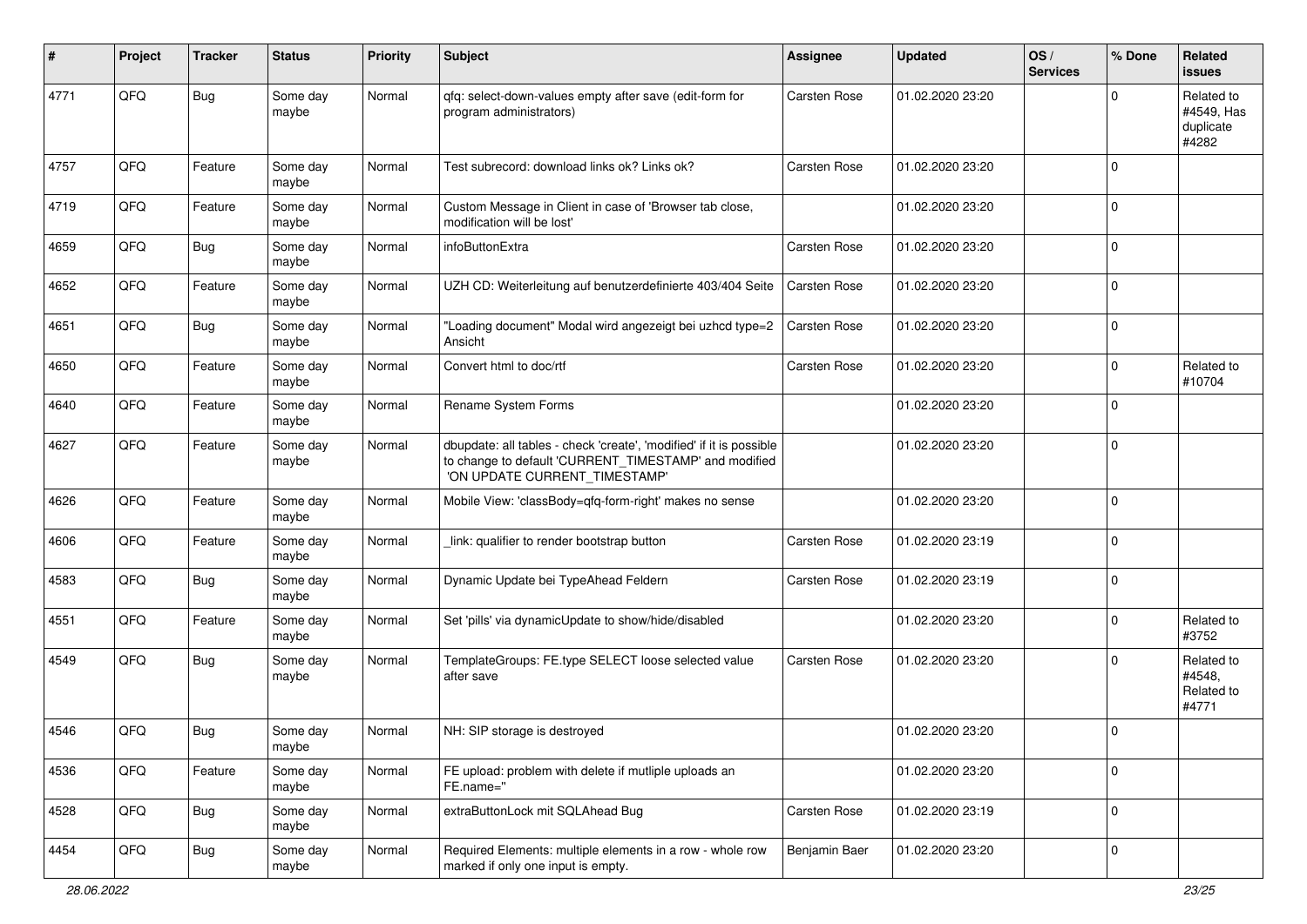| $\sharp$ | Project | <b>Tracker</b> | <b>Status</b>     | <b>Priority</b> | <b>Subject</b>                                                                                                                                           | <b>Assignee</b> | <b>Updated</b>   | OS/<br><b>Services</b> | % Done       | Related<br><b>issues</b>                    |
|----------|---------|----------------|-------------------|-----------------|----------------------------------------------------------------------------------------------------------------------------------------------------------|-----------------|------------------|------------------------|--------------|---------------------------------------------|
| 4446     | QFQ     | Feature        | Some day<br>maybe | Normal          | New FE get same feldContainerId as last modifed FE                                                                                                       |                 | 01.02.2020 23:20 |                        | $\Omega$     |                                             |
| 4445     | QFQ     | Feature        | Some day<br>maybe | Normal          | template group: Option to simulate fieldset                                                                                                              |                 | 28.06.2021 14:11 |                        | $\mathbf{0}$ |                                             |
| 4444     | QFQ     | Feature        | Some day<br>maybe | Normal          | FE.type=upload: detect mime type                                                                                                                         |                 | 11.12.2019 16:02 |                        | $\mathbf 0$  | Related to<br>#4303                         |
| 4443     | QFQ     | Feature        | Some day<br>maybe | Normal          | Form: multiple secondary tables                                                                                                                          |                 | 01.02.2020 23:20 |                        | $\mathbf 0$  |                                             |
| 4442     | QFQ     | Feature        | Some day<br>maybe | Normal          | Special Column Name: _link - new symbol G (Glyph) to<br>choose any available symbol                                                                      |                 | 11.12.2019 16:02 |                        | $\mathbf 0$  |                                             |
| 4441     | QFQ     | <b>Bug</b>     | Some day<br>maybe | Normal          | \$ SERVER Vars sollten nur aus dem Store genommen<br>werden - Code entsprechend anpassen.                                                                |                 | 11.12.2019 16:02 |                        | $\mathbf 0$  |                                             |
| 4440     | QFQ     | Feature        | Some day<br>maybe | Normal          | Manual.rst: explain how to. expand PHP Session to 4h                                                                                                     |                 | 11.12.2019 16:02 |                        | $\mathbf 0$  |                                             |
| 4439     | QFQ     | Feature        | Some day<br>maybe | Normal          | Log: report all actions fired by an FE Element, incl. the<br>original directive (slaveld, sqllnsert, )                                                   |                 | 01.02.2020 23:20 |                        | $\Omega$     | Related to<br>#4432.<br>Related to<br>#5458 |
| 4435     | QFQ     | Feature        | Some day<br>maybe | Normal          | Report: striptags - specify allowed tags                                                                                                                 |                 | 01.02.2020 23:20 |                        | $\Omega$     |                                             |
| 4433     | QFQ     | Feature        | Some day<br>maybe | Normal          | Log when SIP will be destroyed by QFQ for any (security)<br>reason                                                                                       |                 | 01.02.2020 23:20 |                        | $\Omega$     | Related to<br>#4432,<br>Related to<br>#5458 |
| 4420     | QFQ     | Feature        | Some day<br>maybe | Normal          | Client: Local Storage - store the changes of a form, local in<br>the browser.                                                                            | Benjamin Baer   | 11.12.2019 16:02 |                        | $\mathbf 0$  |                                             |
| 4398     | QFQ     | <b>Bug</b>     | Some day<br>maybe | Normal          | Typeahead: mouse click in a prefilled input opens a single<br>item dropdown with the current value - click on it seems to<br>set the value, not the key. | Benjamin Baer   | 01.02.2020 23:20 |                        | $\mathbf 0$  | Related to<br>#4457                         |
| 4365     | QFQ     | Feature        | Some day<br>maybe | Normal          | Multi Language: new way of config                                                                                                                        | Carsten Rose    | 01.02.2020 23:20 |                        | $\mathbf 0$  |                                             |
| 4349     | QFQ     | Feature        | Some day<br>maybe | Normal          | link download: downloaded external URL to<br>deliver/concatenate - check mimetipe and handle it correctly                                                | Carsten Rose    | 11.12.2019 16:02 |                        | $\Omega$     |                                             |
| 4343     | QFQ     | Feature        | Some day<br>maybe | Normal          | Link: Classifier to add 'attributes'                                                                                                                     | Carsten Rose    | 01.02.2020 23:20 |                        | $\mathbf 0$  | Related to<br>#14077                        |
| 4330     | QFQ     | Feature        | Some day<br>maybe | Normal          | Error Message: report missing {{ / }} in sqlUpdate, sqlInsert,<br>sqlDelete, sqlAfter, sqlBefore in FE action elements.                                  | Carsten Rose    | 01.02.2020 23:20 |                        | $\mathbf 0$  |                                             |
| 4328     | QFQ     | <b>Bug</b>     | Some day<br>maybe | Normal          | Error Message: Show FE name/number on problems in FE                                                                                                     | Carsten Rose    | 01.02.2020 23:20 |                        | $\mathbf 0$  |                                             |
| 4293     | QFQ     | <b>Bug</b>     | Some day<br>maybe | Normal          | Download broken if token 'd:' is missing - but no error<br>message                                                                                       | Carsten Rose    | 11.12.2019 16:03 |                        | $\mathbf 0$  | Related to<br>#7514                         |